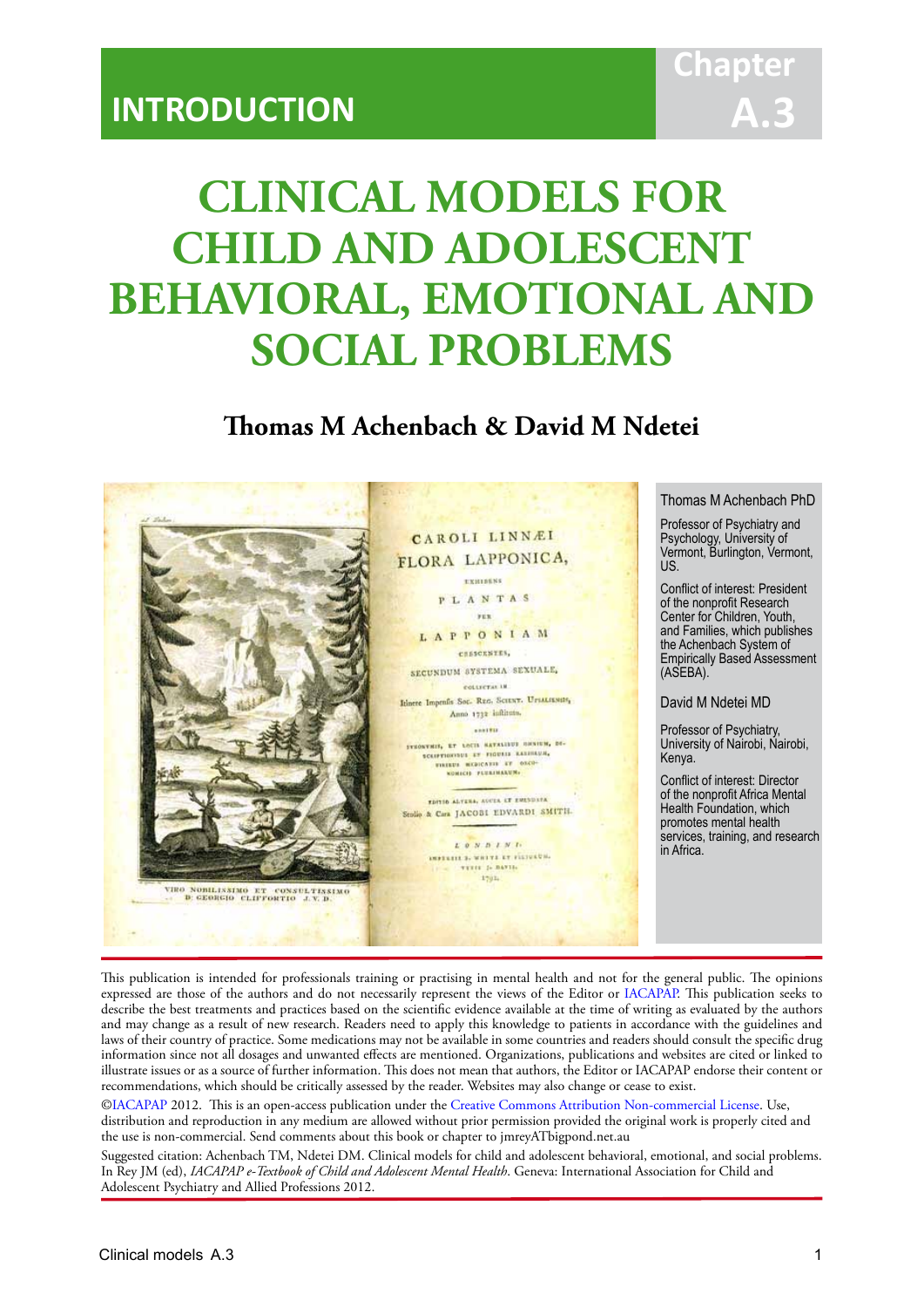This chapter presents models for distinguishing among various kinds of behavioral, emotional, and social problems manifested by children. (For brevity, we use "child," "children," and "childhood" to include ages from birth through 18 years.) We use the term "models" to include official nosologies (i.e., classifications of diseases) such as the World Health Organization's (1992) *International Classification of Diseases* (ICD) and the American Psychiatric Association's (2000) *Diagnostic and Statistical Manual of Mental Disorders* (DSM). We also use "models" to include alternative nosologies, such as the *Diagnostic Classification of Mental Health and Developmental Disorders of Infancy and Early Childhood, Revised* (DC:0-3R; Zero to Three, 2005), plus empirically based models derived from data on large samples of children.

The term "model" has become widely used to designate systematic representations of phenomena. It implies that particular phenomena can be represented (i.e., modeled) in multiple ways. It also implies that different models for particular phenomena can be evaluated in terms of their utility for particular purposes, rather than requiring forced choices between one model as right versus other models as wrong. Thus, for example, a DSM model may use different terms and criteria than an ICD model for attention problems, but both may be useful for different purposes and/or in different systems of care.

Some models are designed to represent relations among particular phenomena without representing causes of the phenomena. Other models are designed to represent the causes of phenomena. At their present stage of development, the clinical models presented in this chapter do not include specific causes of behavioral, emotional, or social problems. (This chapter does not address mental retardation or disorders such as Down Syndrome, Prader Willi Syndrome, Williams Syndrome, and phenylketonuria for which genetic or other physical causal factors are well documented – see Chapter C.1.) Although genetic and other physical factors are apt to affect many behavioral, emotional, and social problems, the paucity of knowledge about specific causal pathways means that clinical models must focus on phenotypic characteristics that practitioners can identify and work with. To collaborate with practitioners in advancing our understanding of etiologies, treatment effects, and outcomes, researchers also need to use similar phenotypic models to link their work to cases seen by practitioners.

### **ICD AND DSM**

Because the ICD-11 and DSM-5 nosologies are still being developed, we cannot be specific about the formats, categories, or criteria for these nosologies. Consequently, we must base our presentation on aspects of the existing ICD and DSM models that may continue in the pending editions as well.

The ICD and DSM models are based on inputs from committees of experts who negotiate the diagnostic categories to be used and the criteria to be specified for determining whether individuals qualify for the diagnoses modeled by each category. The experts span a broad range of clinical, administrative, public health, and research experience. Drafts of the proposed categories and criteria are widely circulated for comment and are revised on the basis of the comments. Field trials may be conducted to test the criteria. For the DSM-IV-TR child diagnostic categories that are defined mainly in terms of behavioral, emotional, and social problems (e.g.,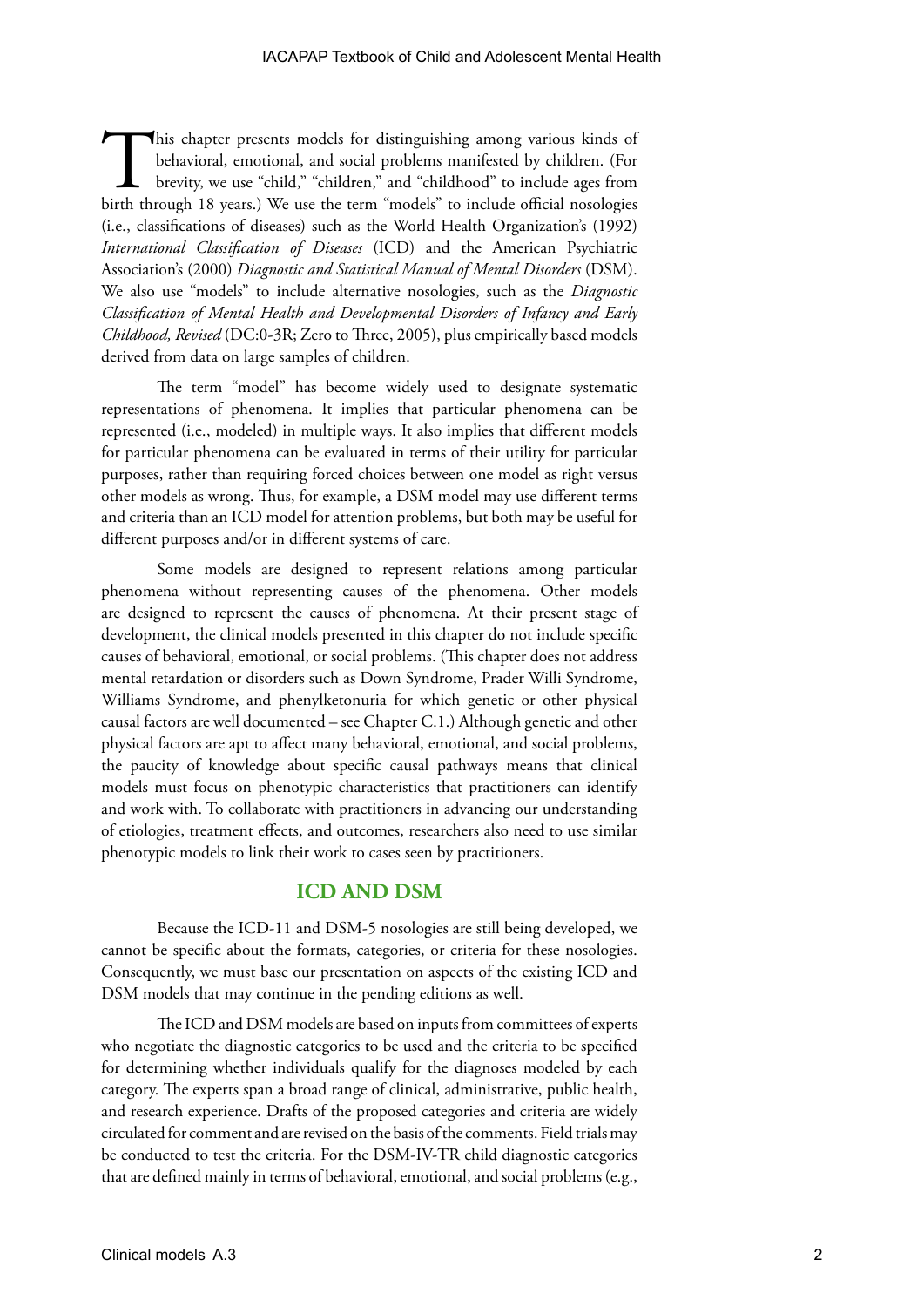#### **Emil Kraepelin (1856-1926)**

#### **The putative father of psychiatric nosology**

Emil Kraepelin is credited with constructing clinical models for psychopathology that laid the foundations for psychiatric nosologies. During his medical training at the University of Leipzig in the 1870s, Kraepelin became a disciple of Wilhelm Wundt, who is regarded as the founder of experimental psychology. Using Wundt's experimental methods to study the psychological functioning of patients, he included psychological characteristics in his clinical models, and he wrote his doctoral dissertation on the place of psychology in psychiatry.

Kraepelin initially believed that careful documentation of different psychopathological phenotypes would eventually guide discovery of a particular brain disease underlying each phenotype. In 1883, Kraepelin published the very small first edition of his Compendium der Psychiatrie, which was followed over the next 43 years by eight more editions of progressively greater heft. Among other achievements, Kraepelin is credited with breaking what had been a single category of all psychoses into separate categories of manic-depressive disorders and dementia praecox (early dementia), later re-named schizophrenia. In the later editions of his Compendium, Kraepelin added psychogenic disorders, plus personality disorders that he considered to be on the border between illness and common idiosyncrasies.

As revealed in a cartoon drawn by Kraepelin, he did not take psychiatric diagnoses too seriously. Reproduced below from the Bierzeitung (Beer Newspaper) of 1896, the cartoon is captioned (in English translation) "Psychiatrists of Europe! Protect your most sacred diagnoses!" Kraepelin thus warned against becoming overly awed by diagnoses.



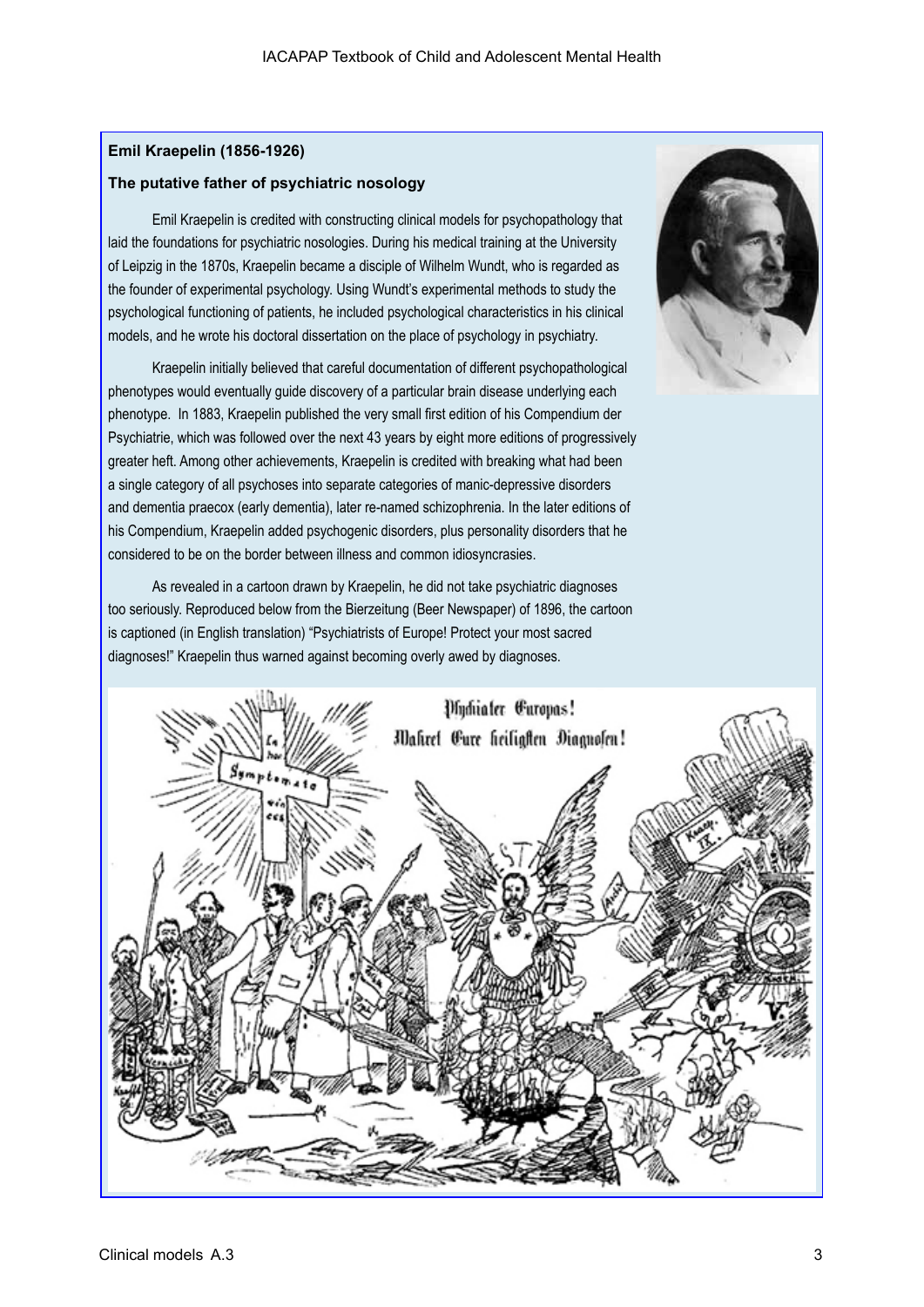attention problems, conduct problems, oppositional defiant problems, anxiety, depression), the criteria include a list of symptoms and a diagnostic threshold for the number of symptoms from the list that must be judged present to justify a diagnosis (American Psychiatric Association, 2000). Additional criteria include the duration of symptoms, age of onset, and impairment. The criteria are similar for children of all ages and both genders. The criteria are also similar for information obtained from different sources, such as parent, teacher, and child reports, tests, and clinical observations. If there are inconsistencies or contradictions between different sources (e.g., a teacher reports attention problems but the parent and child do not), the practitioner must ultimately make a yes-versus-no judgment about whether each diagnostic criterion is met. The practitioner must then make a yes-versus-no judgment about whether the child qualifies for a diagnosis.

#### **DSM dimensional diagnostic criteria**

In preparation for DSM-5, the American Psychiatric Association appointed a task force to consider possibilities for "dimensional" (i.e., quantitative) diagnostic criteria. The task force has published a great deal of support for dimensionalizing criteria for many kinds of child and adult diagnoses (Helzer et al, 2008). However, it is not clear at this writing whether or how DSM-5 criteria might be dimensionalized. One possibility appears to be that criteria for clinical diagnoses will retain the yes-versus-no format of DSM-IV-TR but that separate research diagnostic criteria may include some kind of dimensionalization.

#### **ICD-10 research diagnostic criteria**

The ICD-10 *Classification of Mental and Behavioural Disorders: Diagnostic Criteria for Research* (World Health Organization, 1993) added research criteria to the criteria that were previously published for clinical diagnoses (World Health Organization, 1992). The ICD-10 research diagnostic criteria resemble DSM-IV-TR criteria in that they specify symptoms and other features that must be judged yes-versus-no. After users make yes-versus-no judgments of each criterion, they must make a yes-versus-no judgment of whether a child qualifies for a particular diagnosis.

#### **Differences between ICD-10 and DSM clinical diagnostic criteria**

The ICD-10 clinical diagnostic criteria (World Health Organization, 1992) differ from DSM-IV-TR criteria in that they lack explicit statements of specific symptoms, other features, and decision rules for making yes-versus-no judgments to decide whether a child qualifies for a particular diagnosis. The ICD-10 and DSM-IV-TR also differ considerably in their descriptions of diagnostic categories and in some of the categories themselves. For example, the ICD-10 has diagnostic categories for sibling rivalry disorder, hyperkinetic conduct disorder, and disinhibited attachment disorder that lack counterparts in the DSM-IV-TR.

The ICD-10 and DSM-IV-TR additionally differ in their subdivisions of certain diagnostic categories. For example, DSM-IV-TR divides its category for attention deficit hyperactivity disorder (ADHD) into predominantly inattentive type, predominantly hyperactive-impulsive type, and combined type. By contrast, the ICD-10 category most similar to ADHD is designated as hyperkinetic disorder, which is not subdivided into categories like those of the DSM-IV-TR. On the other hand, the ICD-10 subdivides conduct disorder into conduct disorder confined to the family context, unsocialized conduct disorder, and socialized conduct disorder.

ICD-10 differs from DSM-IV in that ICD-10 lacks explicit statements of specific symptoms, other features, and decision rules for making yesversus-no judgments to decide whether a child qualifies for a particular diagnosis.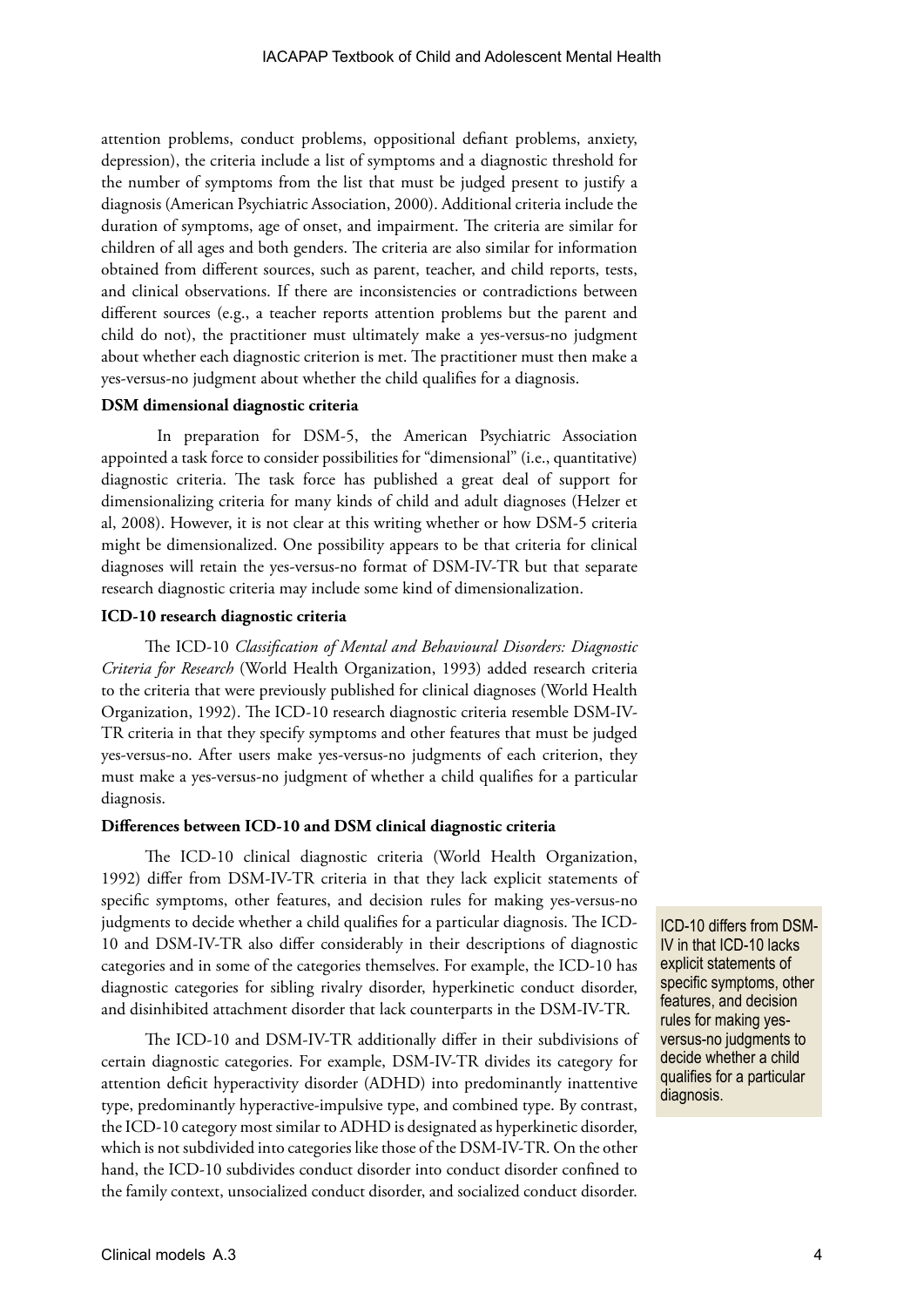Although the DSM-IV-TR Appendix H lists ICD-10 code numbers for many DSM diagnostic categories, practitioners should not expect much agreement between particular DSM diagnoses and ICD diagnoses made for the same children, even when the DSM and ICD diagnoses have the same code numbers.

## **DIAGNOSTIC CLASSIFICATION FOR INFANCY AND EARLY CHILDHOOD**

The *Diagnostic Classification of Mental Health and Developmental Disorders of Infancy and Early Childhood* (DC:0-3) was first published in 1994, followed by a revised edition (DC:0-3R) in 2005 (Zero to Three, 1994, 2005). A key purpose was to respond "to the failure of the DSM system to include (1) sufficient coverage of syndromes of early childhood that needed clinical attention or (2) sufficient consideration of developmental features of early disorders" (Zero to Three, 2005, p 4). Like the DSM and ICD, the DC:0-3 was developed by having experts negotiate diagnostic categories and criteria.

#### **DC:0-3R Axes**

The DC:0-3R includes the following five axes:

- I. Clinical disorders
- II. Relationship classification
- III. Medical and developmental disorders and conditions
- IV. Psychosocial stressors
- V. Emotional and social functioning.

Some of the Axis I clinical disorders, such as *posttraumatic stress disorder*, *separation anxiety disorder*, and *generalized anxiety disorder*, have counterparts in DSM-IV-TR. However, as they are designed for ages 0-3, the DC:0-3R criteria are quite different from DSM-IV-TR criteria and are illustrated with clinical examples for ages 0-3. Other DC:0-3R disorders do not have clear counterparts in DSM-IV-TR. Examples include *deprivation/maltreatment disorder*, which "occurs in the context of deprivation or maltreatment" (p 17); *prolonged bereavement/grief reaction*; *mixed disorder of emotional expressiveness*, "characterized by a child's difficulty in expressing a developmentally appropriate range and intensity of emotions over at least a 2-week period" (p 27); and *hypersensitive*, referring to hypersensitivity to sensory stimuli. A diagnostic category designated as *multisystem developmental disorder* is designed for children less than 2 years old who manifest problems like those specified for pervasive developmental disorder in the DSM-IV-TR.

The DC:0-3R Axis II *Relationship Classification* has no counterpart in DSM-IV-TR, but is considered to be especially important for young children. As a basis for classifying relationships, the DC:0-3R provides the 100-point Parent-Infant Relationship Global Assessment Scale (PIR-GAS), on which clinicians rate parentinfant relationships. PIR-GAS ratings of 81-100 indicate *adapted relationships*, ratings of 41-80 indicate *features of a disordered relationship*, and ratings of 0-40 indicate a *disordered relationship*. The DC:0-3R also provides the Relationship Problems Checklist for clinicians to rate the following qualities of parent-infant relationships: overinvolved, underinvolved, anxious/tense, angry/hostile, verbally abusive, physically abusive, and sexually abusive. For each of these qualities, clinicians are to indicate whether there is no evidence, some evidence needing



DSM-5: The Future of Psychiatric I .<br>Alicatori of the fifth edition of Diagnostic<br>SM-5) in May 2013 will mark one the m

Click on the picture to access the DSM-5 website that gives details of proposed changes to the classification and their rationale.

DC:0-3 was developed to respond to the DSM system not including sufficient coverage of syndromes of early childhood and of their developmental features.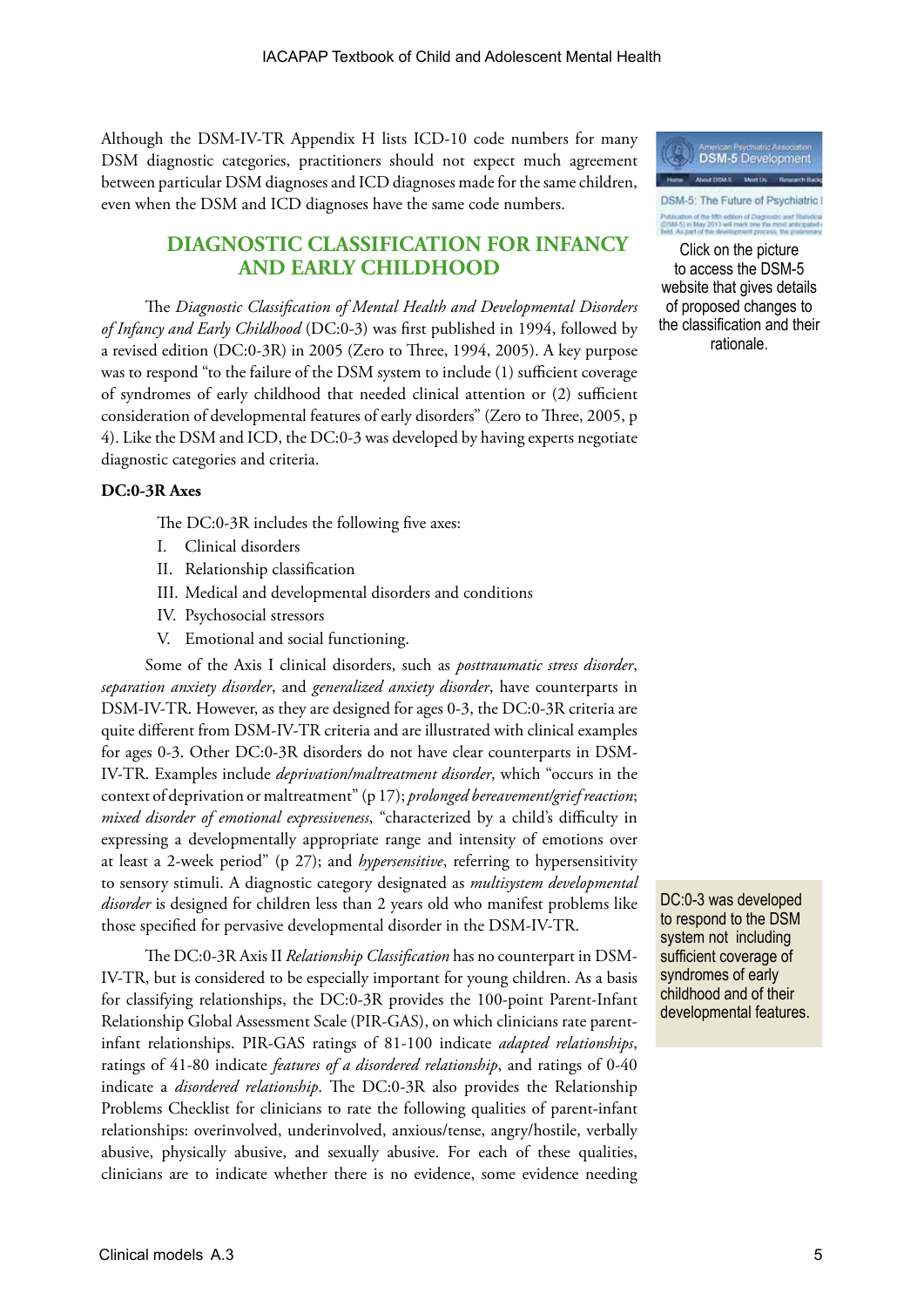further investigation, or substantial evidence, based on their judgments of the behavioral quality of interaction, affective tone, and psychological involvement.

The DC:0-3R Axis V *Emotional and Social Functioning* might be considered somewhat analogous to the DSM-IV-TR Axis V Global Assessment of Functioning. However, the DSM-IV-TR Axis V is assessed with a single 100-point scale for rating psychological, social, and occupational functioning. By contrast, the DC:0- 3R Axis V comprises clinicians' 6-point ratings of the following capacities for emotional and social functioning (p. 62):

- Attention and regulation
- • Forming relationships/mutual engagement
- Intentional two-way communication
- • Complex gestures and problem solving
- • Use of symbols to express thoughts/feelings
- Connecting symbols logically/abstract thinking

The DC:0-3R Axis III *Medical and Developmental Disorders and Conditions* and Axis IV. Psychosocial Stressors are roughly analogous to the DSM-IV-TR Axis III General Medical Conditions and Axis IV Psychosocial and Environmental Problems, although the content and clinical examples for the DC:0-3R axes are specific to ages 0-3.

For practitioners who work with infants and young children, the DC:0-3R certainly touches on many more relevant aspects of functioning, problems, and issues than the ICD or DSM-IV-TR. However, proper use of the DC:0-3R's five axes requires extensive training of practitioners, as well as extensive interactions with each child and its caregivers under multiple conditions. Further research is needed to determine how to train practitioners to use the DC:0-3R with adequate reliability, validity, and utility.

## **GAPS BETWEEN NOSOLOGICAL MODELS AND CLINICAL ASSESSMENT**

The ICD, DSM, and DC:0-3R nosologies are intended to embody concepts of disorders distilled from inputs by many experts. Except for use of standardized cognitive tests to determine whether children meet diagnostic criteria for mental retardation or learning disorders, the nosologies do not specify clinical assessment procedures on which to base judgments of each criterion for making diagnoses of particular disorders. As an example, the DSM-IV-TR criteria for ADHD list nine symptoms of inattention (e.g., "is often forgetful in daily activities") and nine symptoms of hyperactivity-impulsivity (e.g., "often talks excessively"). For a child to meet the overall diagnostic criterion for ADHD, the practitioner must decide that at least 6 of the 9 symptoms from at least one list "have persisted for at least 6 months to a degree that is maladaptive and inconsistent with developmental level." The practitioner must also decide that some symptoms caused impairment before the child was 7 years old, that the symptoms currently cause impairment in at least two settings (e.g., home and school), and that there is clear evidence "of clinically significant impairment in social, academic, or occupational functioning" (American Psychiatric Association, 2000, pp92-93).

To diagnose children, practitioners must decide what information to obtain for making yes-versus-no judgments of each criterion for all disorders that the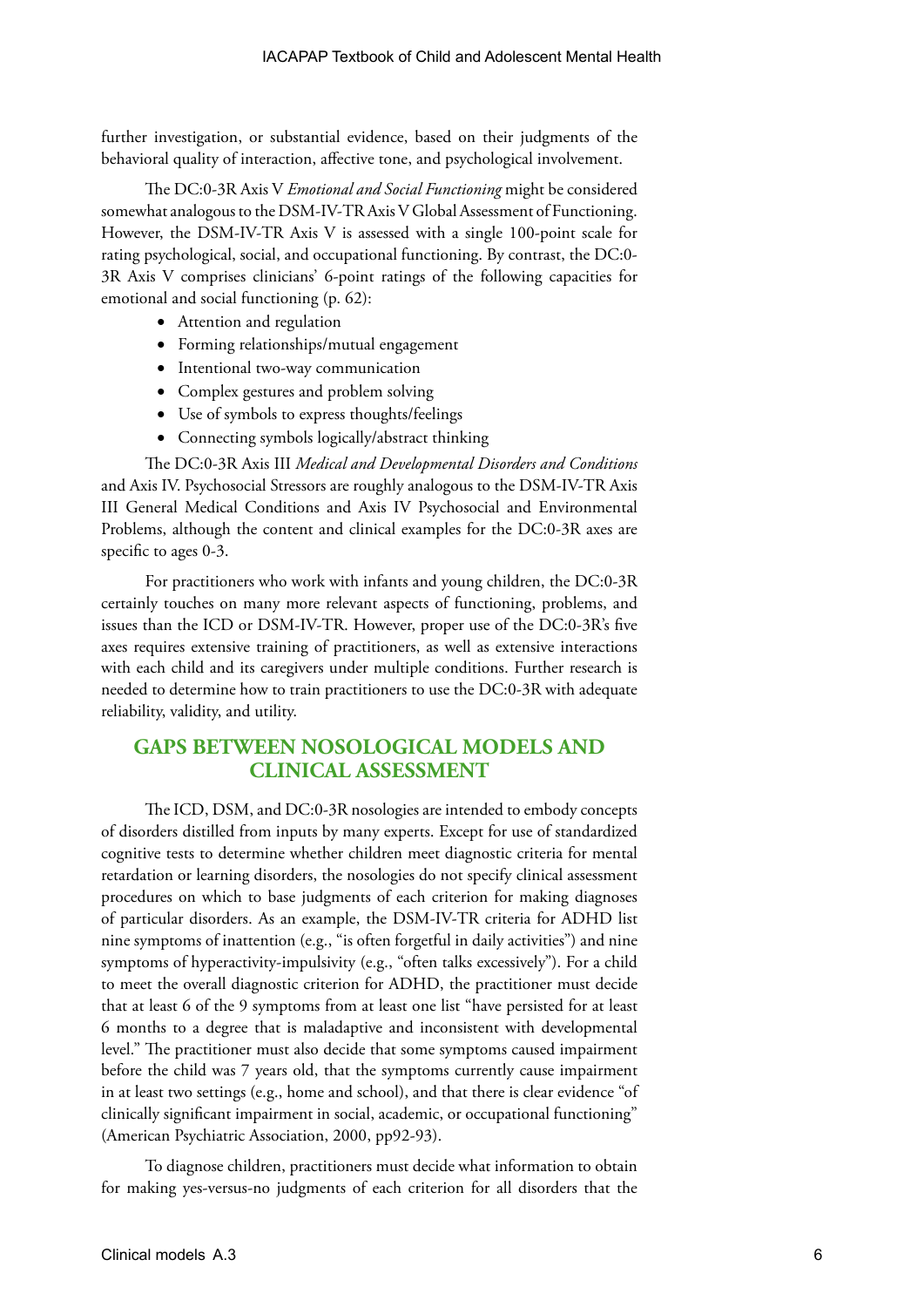

## Uniformed letter carrier with child in mailbag (c 1900)

This postman posed for a humorous photograph with a young boy in his mailbag. After parcel post service was introduced in the US in 1913, at least two children were sent by the service. With stamps attached to their clothing, the children rode with railway and city carriers to their destination. The Postmaster General quickly issued a regulation forbidding the sending of children in the mail after hearing of those examples (National Postal Museum, US)

children might have, how to obtain the information, and from whom. In most cases, practitioners would want to interview the child and at least one parent figure. However, interview time is precious and is seldom sufficient to assess all potentially relevant symptom criteria. For each ADHD symptom that they report to the practitioner, children and parents may not be able to accurately say whether the symptom caused impairment before age 7 and whether it currently causes impairment in at least two settings.

If a child attends school, the practitioner would typically want to obtain information from the child's teacher(s) to provide a picture of the child's functioning in school. In fact, to judge whether the child meets criteria for ADHD, the practitioner typically needs to know whether at least 6 of the 9 symptoms from one or both lists cause impairment in the school setting. Because teachers often instigate referrals for help and because many child problems interfere with functioning in school, teachers' input can be valuable in multiple ways, in addition to being needed to judge whether particular symptoms cause impairment in school. Because practitioners are seldom able to interview teachers, other methods are needed to obtain information from them.

Whatever the assessment methods, reports by parents, teachers, and children often differ with respect to criteria required for diagnoses (De Los Reyes, 2011). Consequently, practitioners may find it hard to make yes-versusno diagnostic judgments on the basis of conflicting information from different sources. Practitioners may also be handicapped by the failure of nosologies to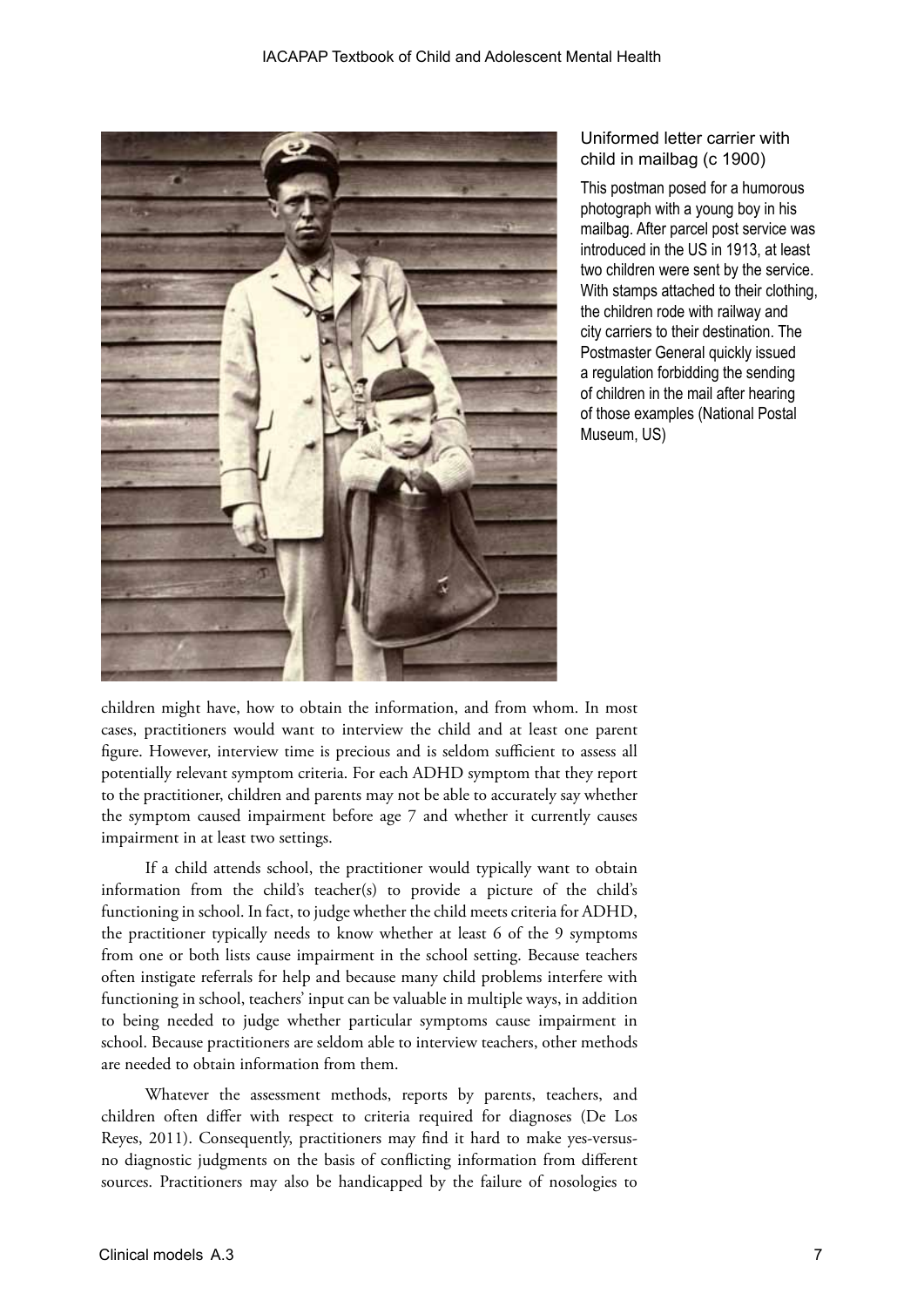specify procedures for assessing behavioral, emotional, and social problems in different settings and by gaps between what parents, teachers, and children are able to report versus the diagnostic requirements for yes-versus-no judgments. Practitioners therefore need practical methods for assessing children's problems in multiple settings and for dealing with discrepancies between different sources of information.

#### **Standardized diagnostic interviews**

Various standardized diagnostic interviews (SDIs) have been developed to obtain assessment data from informants in order to determine whether criteria for diagnoses are met. Parallel versions of several SDIs are available for administration to children and their parents, although agreement between diagnoses made from child and parent interviews is typically low.

Among the SDIs for diagnosing children, the *Diagnostic Interview Schedule for Children* (DISC; Shaffer et al, 2000) is perhaps the most widely used. The DISC is highly structured. This means that it comprises narrowly focused questions for obtaining yes-versus-no answers as to whether each DSM diagnostic criterion is met. Because the respondent's yes-versus-no answers are the basis for determining whether each criterion is met, highly structured SDIs like the DISC are called "respondent-based" interviews. Neither clinical skills nor clinical judgments are needed to administer the DISC. However, intensive training is needed to learn how to ask the questions properly, to record the answers, and to respond flexibly when answers cannot be clearly coded as yes-versus-no. To cover all the criteria for symptoms, impairment, occurrence in multiple settings, duration, age of onset, etc. for all the DSM diagnoses relevant to children, the DISC contains thousands of questions. There are "skip-out" options for skipping questions for some diagnoses if it appears that a child will not meet criteria for those diagnoses. However, administration of the DISC usually takes at least an hour for each informant (e.g., each parent and child) and may take several hours for interviews regarding clinically referred children who have many problems.

In addition to respondent-based SDIs like the DISC, a second type of SDI is known as "interviewer-based." These SDIs must be administered by clinically trained interviewers who can phrase the SDI's semistructured questions in ways that are appropriate for each interviewee. The interviewers must also be trained to judge the interviewee's responses as indicating whether the child does or does not meet each criterion for each diagnosis. The most widely used interviewer-based SDI is the *Kiddie Schedule for Affective Disorders and Schizophrenia* (K-SADS; Kaufman et al, 1997).

A third type of SDI combines aspects of respondent-based and interviewer-based SDIs. An example is the *Development and Well-being Assessment* (DAWBA; Goodman et al, 2000). The DAWBA includes structured interviews for administration to parents and 11- to 16-year-olds. The DAWBA's interviews include some open-ended questions for following up on the interviewees' responses to the structured questions. A brief questionnaire is used to obtain data from teachers. The data from parents, teachers, and youths are brought together by a computer program that generates likely diagnoses. Experienced clinical raters then view the computer output and decide whether to accept or overturn the computergenerated diagnoses.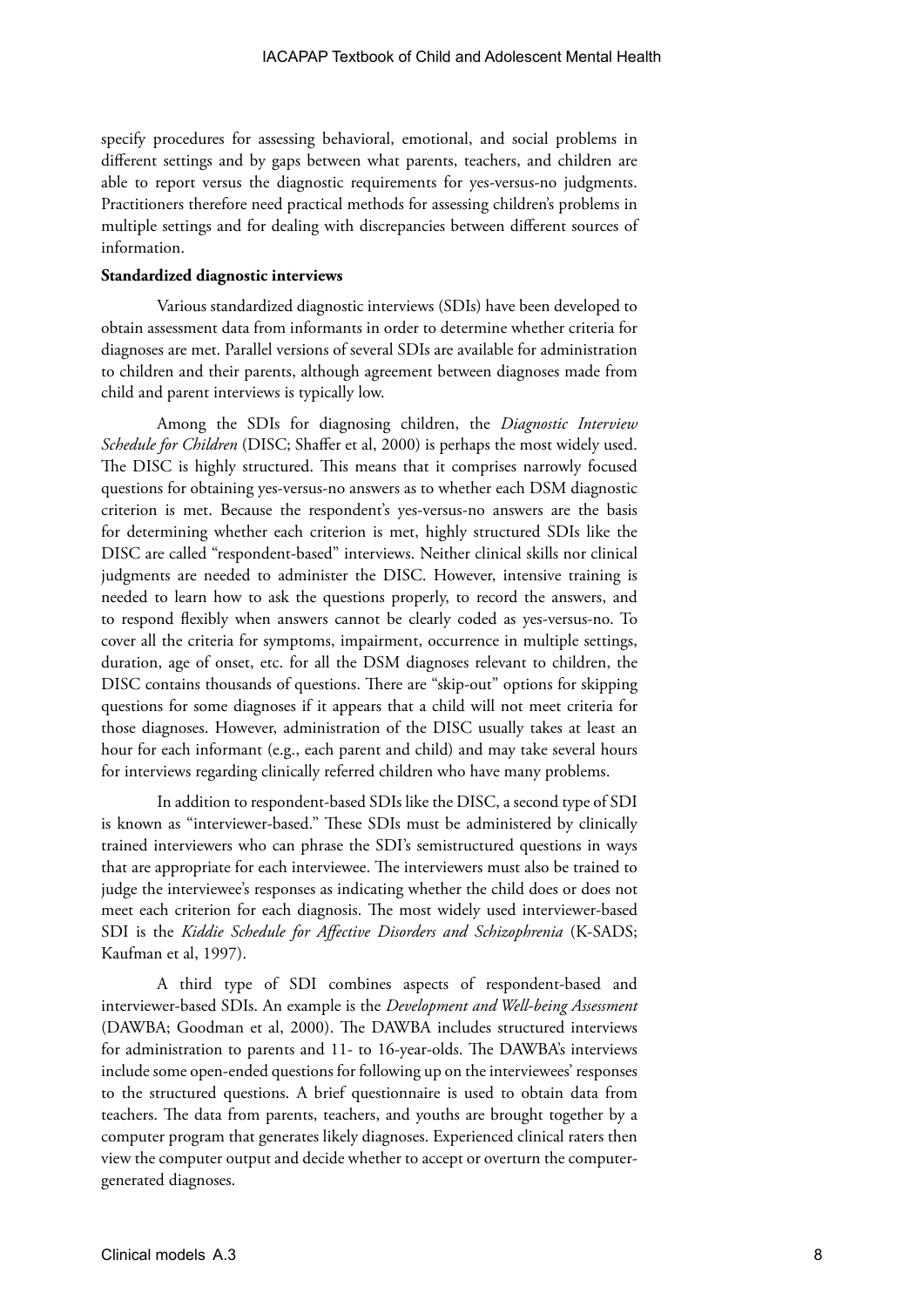#### *Relations between standardized diagnostic interviews and clinical diagnoses*

SDIs are now widely used in research on both child and adult disorders. Consequently, many published findings about associations between diagnoses and other characteristics are based on diagnoses made with SDIs. However, owing to the cost and time required to train interviewers and to administer SDIs, they are seldom used in clinical practice. We must therefore ask, would children receiving particular diagnoses from SDIs receive the same diagnoses from clinical evaluations? To answer this question, a meta-analysis was performed on data from 38 studies that reported agreement between diagnoses made from SDIs and from clinical evaluations of the same patients (Rettew et al, 2009). Agreement was expressed in terms of the percentage of cases that received the same diagnoses from SDIs and from clinical evaluations. The *kappa* statistic (Cohen, 1960) was used to correct for chance agreement. The agreement between children's SDI diagnoses and their diagnoses made from clinical evaluations averaged 39%, after correction for chance. In other words, SDIs and clinical evaluations yielded the same diagnoses for 39% of children but different diagnoses for 61% of children. The agreement percentages varied considerably among diagnoses, with a low of 19% for generalized anxiety disorder and a high of 86% for anorexia nervosa (to obtain large enough numbers, data for children and adults were combined when computing these percentages). For some disorders, such as anorexia nervosa, the high agreement indicates that findings with SDI diagnoses can be applied to clinical diagnoses. However, the low agreement for other diagnoses, such as generalized anxiety disorder, indicates that findings with SDIs cannot be applied to clinical diagnoses.

Because various SDIs have been used to obtain the diagnoses reported in published studies, we also need to ask whether each child would receive the same diagnoses from different SDIs. Surprisingly little research has been published on this important question. In what may be the only published study of agreement between child diagnoses made from the most widely used SDIs, only 3% of the diagnoses made from DISC interviews of children and their parents agreed with diagnoses made from K-SADS interviews of the same children and their parents (Cohen et al, 1987). Thus, for many children, we cannot expect different SDIs to yield the same diagnoses nor can we expect SDIs to yield the same diagnoses as clinical evaluations.

#### **Instruments for rating children's problems**

To help practitioners obtain information from parents, teachers, and children, various standardized rating instruments have been developed. Many of these instruments are designed to be self-administered by people who can read, but they can also be administered by lay interviewers who read the items aloud and enter the respondent's answers on a rating form or computer keyboard. If a practitioner looks at the results of rating instruments completed by one or more parent figures, the practitioner can then tailor precious interview time to focus on problem areas revealed by the results and on issues not tapped by rating instruments. By using instruments that provide parallel forms completed by parent figures, teachers, and the child, the practitioner can compare results to identify agreements and discrepancies. The practitioner can then use interviews and other means to investigate further. The use of parallel rating instruments completed by parents, teachers, and children enables practitioners to obtain and compare a great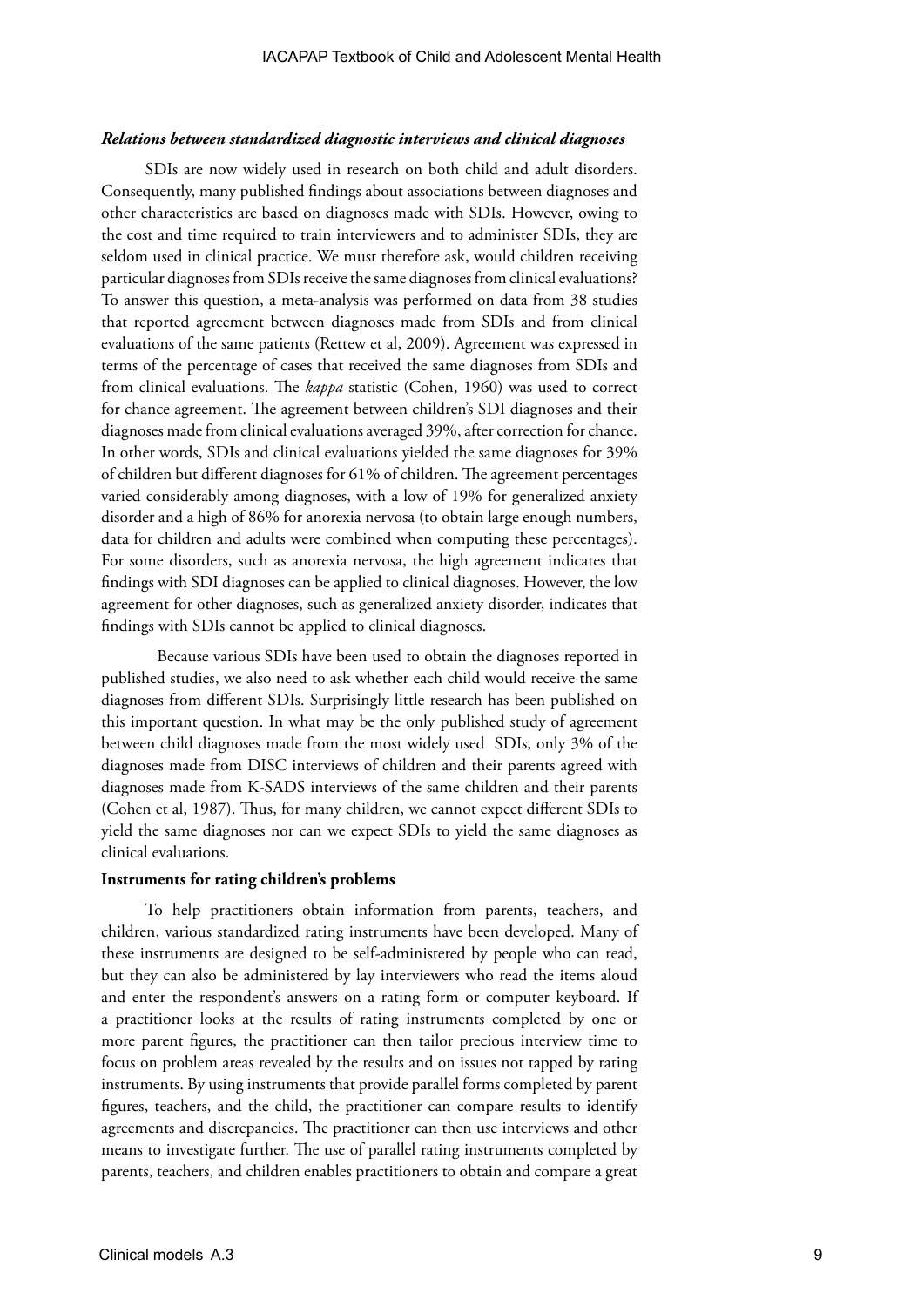deal of information from multiple informants at little cost in practitioner time. Rating instruments are also available for completion by people who provide day care for young children, observers who rate children's behavior in group settings such as classrooms, and practitioners who administer clinical interviews and/or standardized ability tests (Achenbach, 2009).

The items of some rating instruments are intended to approximate the symptom criteria embodied in official nosologies. An example is the *ADHD Rating Scale* (DuPaul et al, 1998), which has 18 items approximating the nine inattention and nine hyperactivity-impulsivity symptom criteria for DSM-IV-TR ADHD. Unlike the DSM-IV-TR criteria, however, each ADHD Rating Scale item is rated *0 = Never or rarely, 1 = Sometimes, 2 = Often,* or *3 = Very often*. The ratings are summed to yield separate scores for scales comprising the inattention and hyperactivity-impulsivity items. Clinical cutpoints have been established on distributions of scale scores obtained from parents' and teachers' ratings of samples of children in the US. Thus, although the items approximate the DSM-IV-TR symptom criteria, the raters are not required to make yes-versus-no responses and practitioners can see how scale scores compare with normative distributions of scale scores and with cutpoints on those distributions of scale scores.

Other rating instruments also focus mainly on a particular diagnostic category such as ADHD but include additional problems as well, e.g., the *Conners Rating Scales-Revised* (CRS-R; Conners, 2001). Still other rating instruments include more diverse items that are scored on scales constructed by a combination of statistical analyses and the authors' decisions about which items to assign to particular scales. The *Strengths and Difficulties Questionnaire* (SDQ; Goodman, 1997), for example, has 25 items, which are scored on five scales constructed by the author. The *Behavior Assessment System for Children-2* (BASC-2; Reynolds & Kamphaus, 2004) is a much longer instrument that is scored on numerous scales based on a combination of statistical analyses and the authors' decisions about which items to assign to particular scales. Instruments such as the ADHD Rating Scale, CRS-R, SDQ, and BASC-2 are useful for obtaining informants' ratings of various kinds of problems, but they do not close the gaps between clinical assessment and nosological models any more than SDIs do.

## **CLINICAL MODELS DERIVED FROM RATINGS OF CHILDREN'S PROBLEMS**

The nosological models have been constructed largely via "top-down" procedures. In other words, construction of the nosological models has started "at the top" with diagnostic categories proposed by experts. For each category, the experts have then proposed criteria for determining whether a child's problems fit the category. Although input from other experts and from field trials has been used to adjust some criteria, the diagnostic categories and criteria have not been derived from data on actual samples of children. Furthermore, the diagnostic criteria are the same for boys and girls, all ages, all sources of information, and all societies.

Just as multiple nosological models may co-exist, so too, alternative kinds of models may co-exist with nosological models. One alternative has involved using "bottom-up" procedures to derive clinical models from ratings of many children. This has been done by having parents, teachers, and children rate diverse problems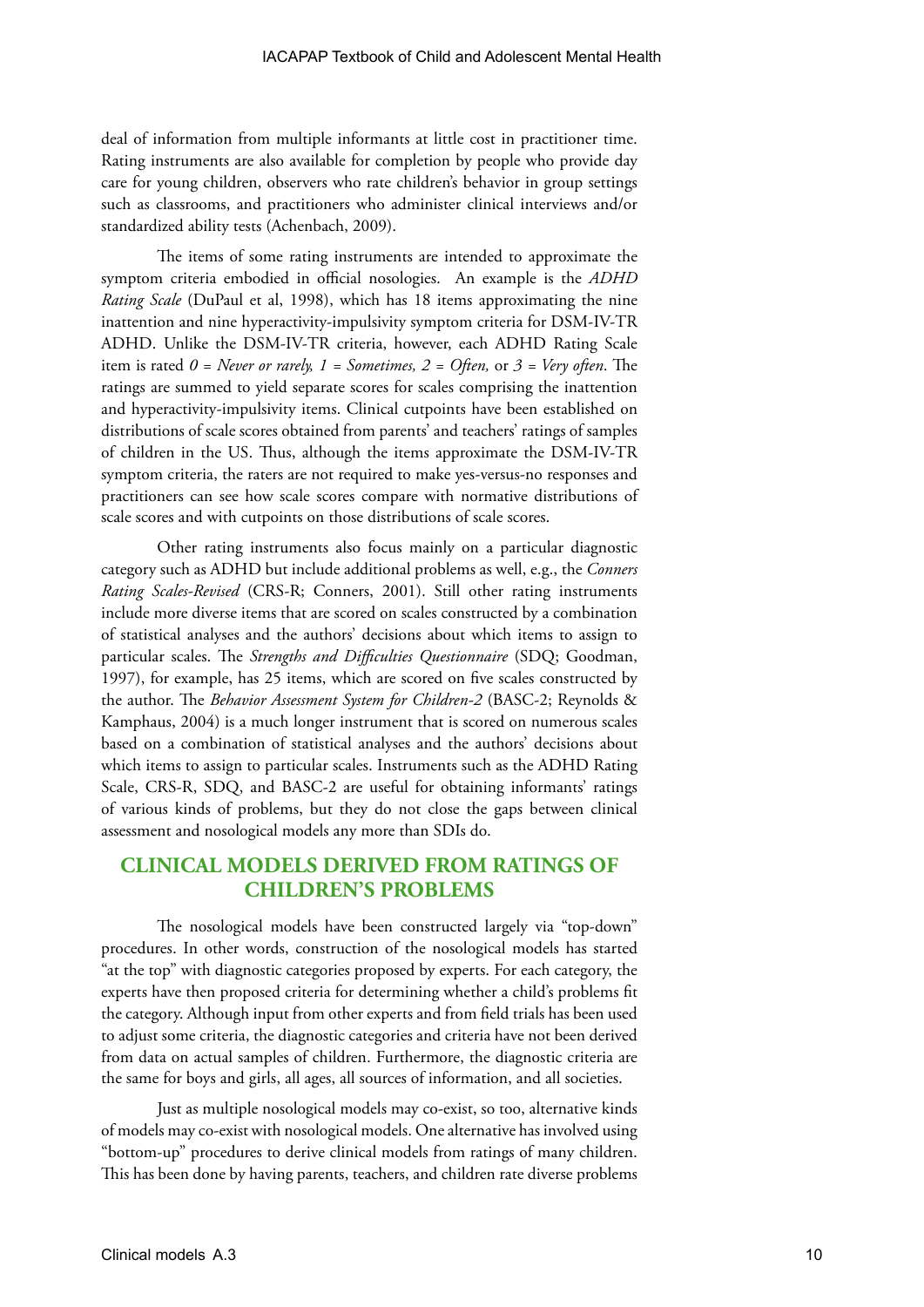as *0 = Not true, 1 = Somewhat or sometimes true,* and *2 = Very true or often true* for thousands of children referred for mental health services and thousands of children sampled from general populations (Achenbach & Rescorla, 2000; 2001). The items were iteratively selected and refined on the basis of input from practitioners in fields related to mental health, from research on problems reported for children referred for mental health services, and from analyses of ratings and suggestions provided by parents, teachers, and children on successive pilot editions of the rating instruments. Rather than being selected on the basis of experts' diagnostic concepts, the final sets of items have been selected on the basis of their ability to discriminate significantly between children who were referred for mental health or special education services versus demographically similar children who were not referred for services. Important criteria for retention of problem items were that (a) they could be understood and rated by parents, teachers, and/or children, and (b) they were rated significantly higher for referred children than for demographically similar non-referred children.

Although many of the items have counterparts among the nosological criteria, other items were also found to discriminate between referred and nonreferred children even though they were not among the nosological criteria. Equally important, the items were worded so that parents, teachers, and children could rate them, rather than being worded in terms of nosological criteria that parents, teachers, and children may not understand. The final versions of the rating instruments can be completed in about 15 minutes and include assessments of competencies as well as problems. The instruments include the *Child Behavior Checklist* for ages 1½-5 and 6-18, the *Caregiver-Teacher Report Form* for ages 1½-5, the *Teacher's Report Form* for ages 6-18, and the *Youth Self-Report* for ages 11-18 (Achenbach & Rescorla, 2000; 2001).

#### **Syndrome models**

After the rating instruments were developed, ratings of thousands of children were statistically analyzed to identify actual patterns (i.e., syndromes) of problems that tend to occur together. The syndromes were given names that summarize their constituent problems. For ages 6-18, the syndromes are designated as *Anxious/Depressed, Withdrawn/Depressed, Somatic Complaints* (without known medical cause), *Social Problems, Thought Problems, Attention Problems, Rule-Breaking Behavior,* and *Aggressive Behavior.* Counterparts of several of these syndromes were found for ages 1½-5, but syndromes designated as *Emotionally Reactive* and *Sleep Problems* were also found. Children's scores on each syndrome are computed by summing the 0-1-2 ratings of the syndrome's items. To make it easy for practitioners to compare a child to non-referred peers, the syndrome scores are displayed on profiles in relation to norms for the child's age and gender, the type of informant (parent, teacher, self), and the relevant society (explained later).

 Additional statistical analyses have identified associations among subsets of the syndromes that are designated as *Internalizing* (anxiety, depression, social withdrawal, somatic complaints) and *Externalizing* (rule-breaking and aggressive behavior). Scores for Internalizing and Externalizing are computed by summing the 0-1-2 ratings of the items comprising these broad groupings. A *Total Problems* score is also computed by summing the 0-1-2 ratings of all the problem items on a form. Scores for Internalizing, Externalizing, and Total Problems are displayed on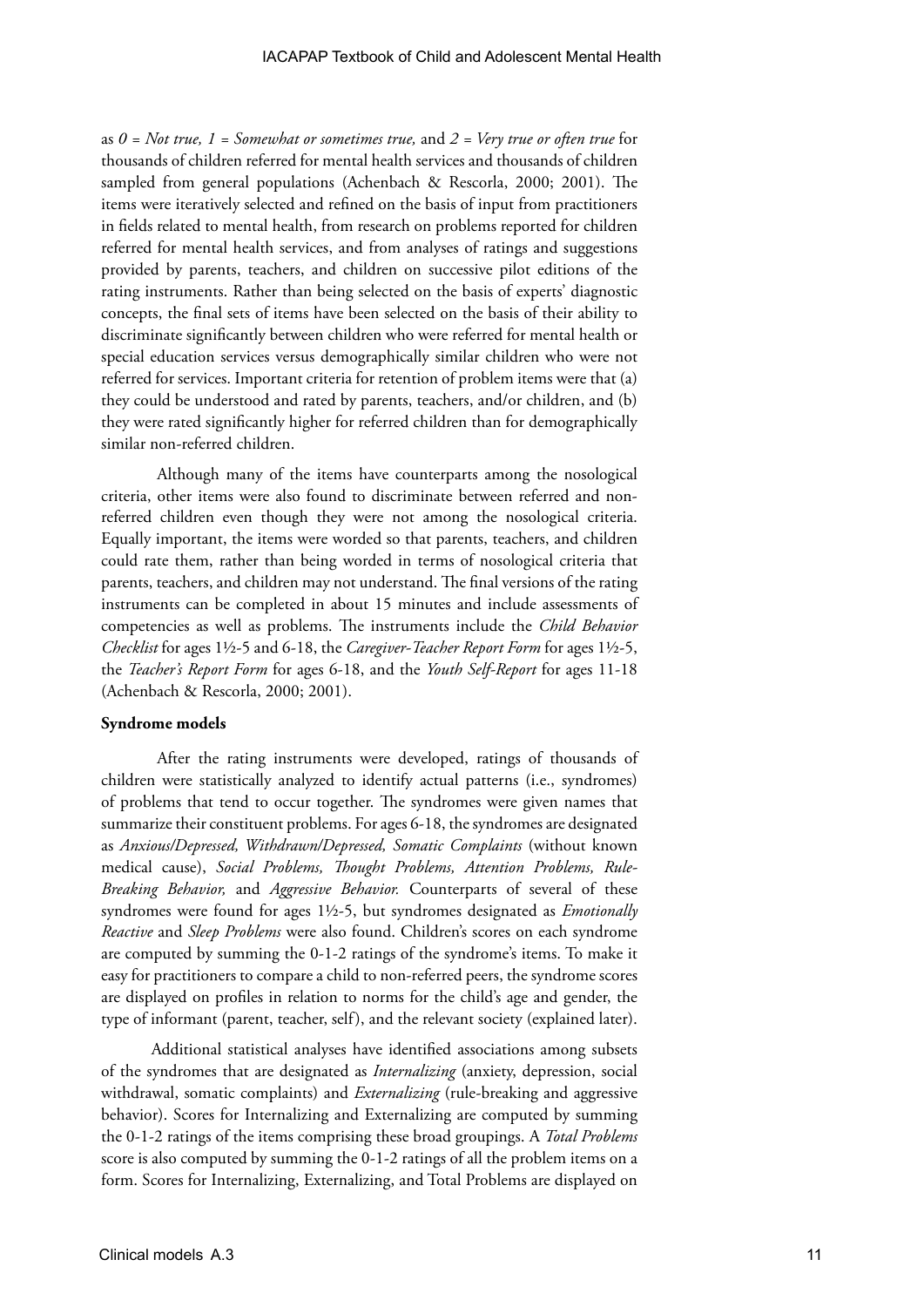profiles in relation to norms for the child's age and gender, the type of informant, and the relevant society.

#### **DSM-oriented scales**

The items of the rating instruments were selected through bottom-up procedures that started with ratings of children rather than top-down procedures that started with diagnostic categories. Nevertheless, some of the problem items have counterparts among diagnostic criteria and some of the statistically identified syndromes comprise problems like those of certain diagnostic categories. For example, the Attention Problems syndrome includes many problem items analogous to the symptom criteria for ADHD. Furthermore, significant associations have been found between certain diagnoses and high scores on certain syndromes (Achenbach & Rescorla, 2001).

In order to help practitioners see relations between diagnostic categories and the data obtained with the rating instruments, expert psychiatrists and psychologists from many cultures were asked to identify rating instrument items that they considered to be very consistent with DSM-IV-TR diagnostic categories. The items identified by large majorities of experts for particular diagnostic categories were then grouped into DSM-oriented scales corresponding to the diagnostic categories. For ages 6-18, the DSM-oriented scales are designated as *Affective Problems, Anxiety Problems, Somatic Problems, Attention Deficit Hyperactivity Problems, Oppositional Defiant Problems,* and *Conduct Problems.* For ages 1½-5, the experts' judgments yielded several DSM-oriented scales analogous to those for ages 6-18, but also a scale designated as *Pervasive Developmental Problems* (Achenbach & Rescorla, 2000). This scale has been found to identify children diagnosed as having autism spectrum disorders (Muratori et al, 2011; Sikora et al, 2008). A child's score on each DSM-oriented scale is computed by summing the 0-1-2 ratings of the problem items comprising the scale. To enable practitioners to compare the child's scores with scores for non-referred peers, the scale scores are displayed on profiles in relation to scores for the child's age and gender, the type of informant, and the relevant society, as illustrated in Figure A.3.1 for self-ratings by 16-yearold Richard (not his real name). The DSM-oriented scales, the syndrome scales, and their respective profiles thus provide alternative models for understanding and using informants' ratings of children's behavioral, emotional, and social problems on the same rating instruments.

#### **Cross-informant comparisons**

Because parents, teachers, and children are aware of different aspects of children's functioning, discrepancies are often found between the problems reported by different informants. When discrepancies are found, it is tempting to conclude that one informant is right while another is wrong. However, different informants may provide useful information about differences in how a child functions in different contexts and with different people. Discrepancies between informants' reports may also reflect differences between the informants' perceptions and evaluations of children's functioning. These differences need to be considered when deciding whether a child needs mental health services, what kind of services, and how parents, teachers, and the child may participate in the services.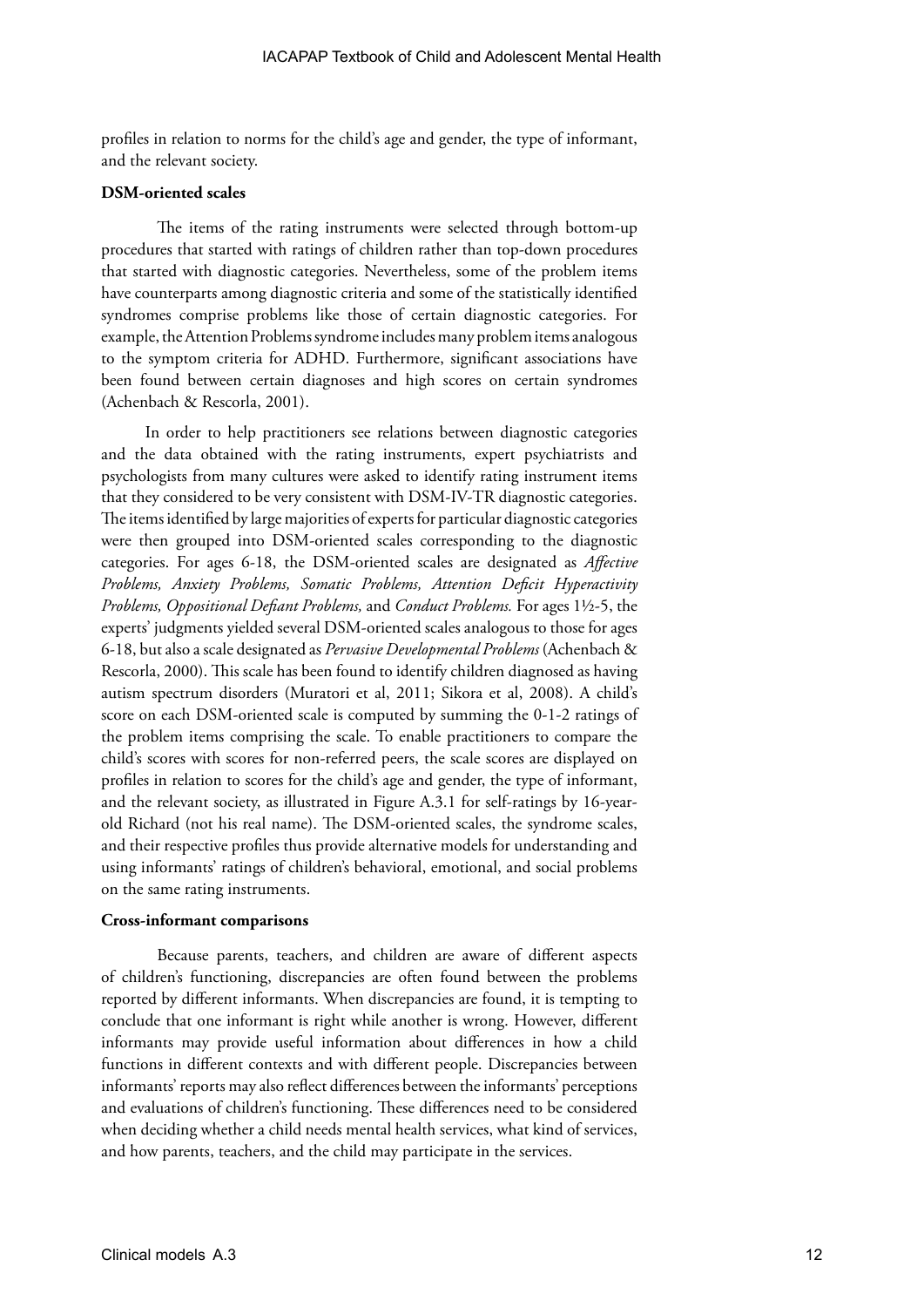| Relationship: Self<br>Informant: Self                                                                                         |                                                           |                |                                                   |                    |                       |                                                                         |                                                                                |                                                                                                                                           |                                                          |
|-------------------------------------------------------------------------------------------------------------------------------|-----------------------------------------------------------|----------------|---------------------------------------------------|--------------------|-----------------------|-------------------------------------------------------------------------|--------------------------------------------------------------------------------|-------------------------------------------------------------------------------------------------------------------------------------------|----------------------------------------------------------|
|                                                                                                                               | <b>UAHZHUAA</b>                                           | <b>NAXAO N</b> |                                                   |                    |                       |                                                                         |                                                                                |                                                                                                                                           |                                                          |
|                                                                                                                               |                                                           |                | Problems<br>Conduct                               | Ξ                  | $2-0$<br>র            | 21.DestroyOther<br>26.NoGuilt<br>16.Mean                                | 28.BreaksRules<br>39.BadFriends<br>37.Fights                                   | 81.StealsHome<br>67.RunAway<br>72.SetsFires<br>43.LieCheat<br>57.Attacks                                                                  | 82.StealsOther<br>97.Threaten<br>101.Trusnt<br>90.Swears |
| Agency: Court<br>Clinician:                                                                                                   |                                                           |                | Oppositional<br>Problems<br>Defiant               | s                  | G<br>28               | 22.DisobeyHome<br>23.DisobeySchl<br>3.Argues<br>$\Rightarrow$           | 86.Stubborn<br>95.Temper<br>$\mathfrak{S}$                                     |                                                                                                                                           | <b>Broken lines = Borderline clinical range</b>          |
| YSR/11-18 - DSM-Oriented Scales for Boys Scored Using T Scores for Society K<br>Date Filled: 10/12/06<br>Birth Date: 05/05/90 |                                                           |                | Hyperactivity<br>Attention<br>Problems<br>Deficit |                    | $\mathbb S$<br>34     | 4.FailsToFinish<br>8.Concentrate<br>10.SitStill                         | 78. Inuttentive<br>93.TalkMuch<br>41.Impulsive                                 | 104.Loud                                                                                                                                  |                                                          |
|                                                                                                                               |                                                           |                | Problems<br>Somatic                               | 2                  | 9S<br>73              | 56b. Headaches<br>56c.Nausea<br>56a.Aches<br>$\circ$<br>0<br>$\ddot{ }$ | 56e.SkinProb<br>S6d.EyeProb<br>56f.Stomach<br>۰<br>$\circ$<br>۰                | 56g. Vomit<br>$\circ$                                                                                                                     |                                                          |
| Gender: Male<br>Age: 16                                                                                                       |                                                           |                | Problems<br>Anxiety                               | S                  | 3<br>$\overline{2}$   | 30.FearSchool<br>11.Dependent<br>29.Fears<br>$\circ$<br>۰<br>$\circ$    | 112. Worries<br>45.Nervous<br>50.Fearful<br>$^{4}$<br>$^{4}$<br>$\rightarrow$  |                                                                                                                                           | $B = B$ orderline clinical range; $C =$ Clinical range   |
|                                                                                                                               |                                                           |                | Problems<br>Affective                             | $\overline{1}$     | 76-C<br>76<           | 5.EnjoysLittle<br>18.HarmSelf<br>14.Cries<br>$\circ$<br>$\circ$         | 35. Worthless<br>24.NotEat<br>52 Guilty<br>$\circ$<br>$\overline{\phantom{a}}$ | 77.SleepsMore<br>100.SleepProb<br>76.SleepsLess<br>91.ThinkSuic<br>54.Tired<br>r <sub>0</sub><br>$\overline{\mathbf{c}}$<br>$\circ$<br>e4 | 102. Underactive<br>$103.8$ ad<br>÷<br>$^{4}$            |
| $100 -$<br>ID: 1809030104-003<br>Name: Richard T                                                                              | \$<br>ട്<br>75<br>20<br>s<br>80<br>8<br><b>WDOOW</b><br>н | 8<br>\$<br>\$  | $\frac{60}{10}$                                   | <b>Total Score</b> | Percentile<br>T Score |                                                                         |                                                                                |                                                                                                                                           |                                                          |
| oriented YSR<br>scales (from<br>Figure A.3.1<br>Achenbach<br>& Rescorla,<br>Richard's<br>of DSM-<br>profile<br>2007).         |                                                           |                |                                                   |                    |                       |                                                                         |                                                                                |                                                                                                                                           |                                                          |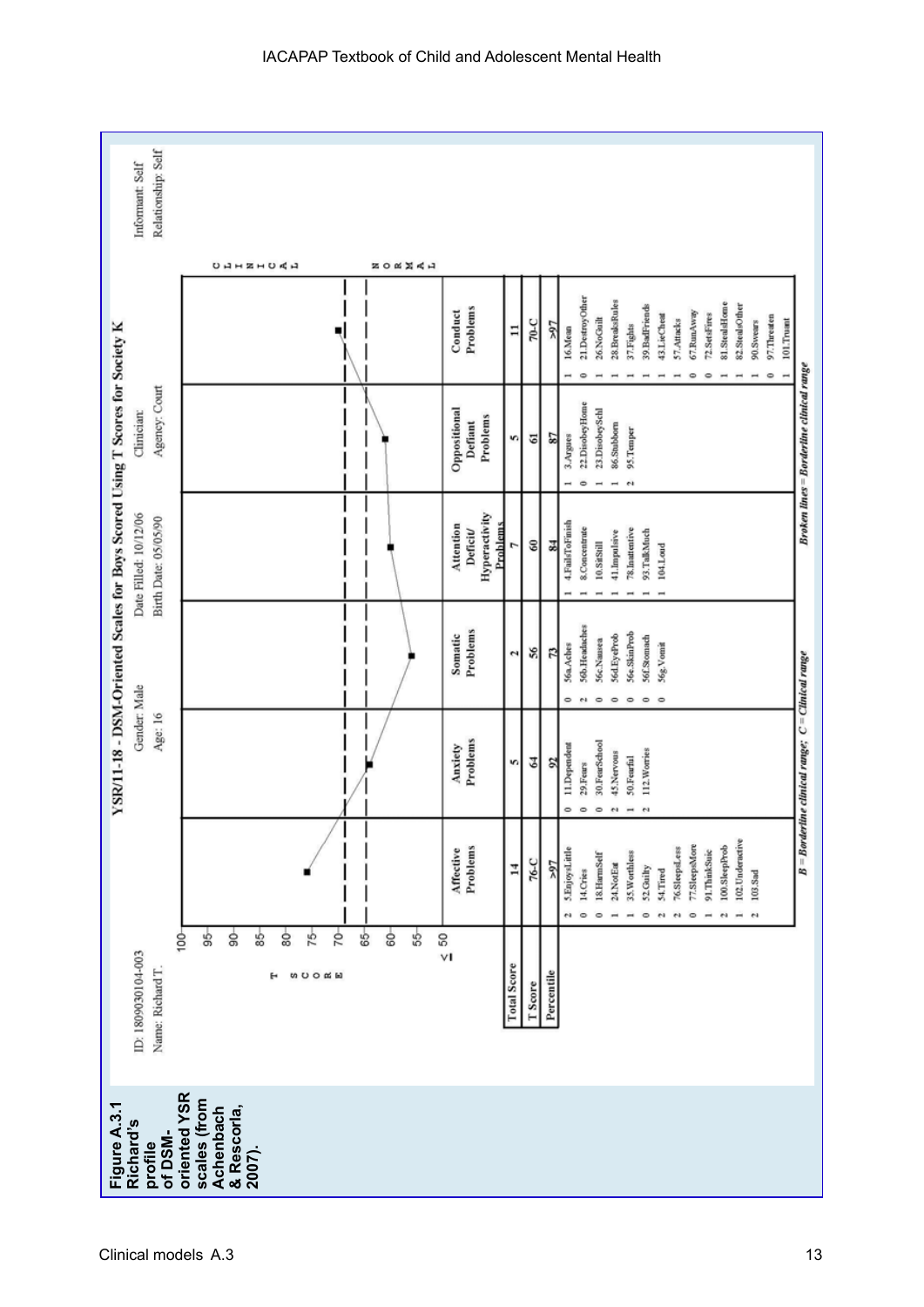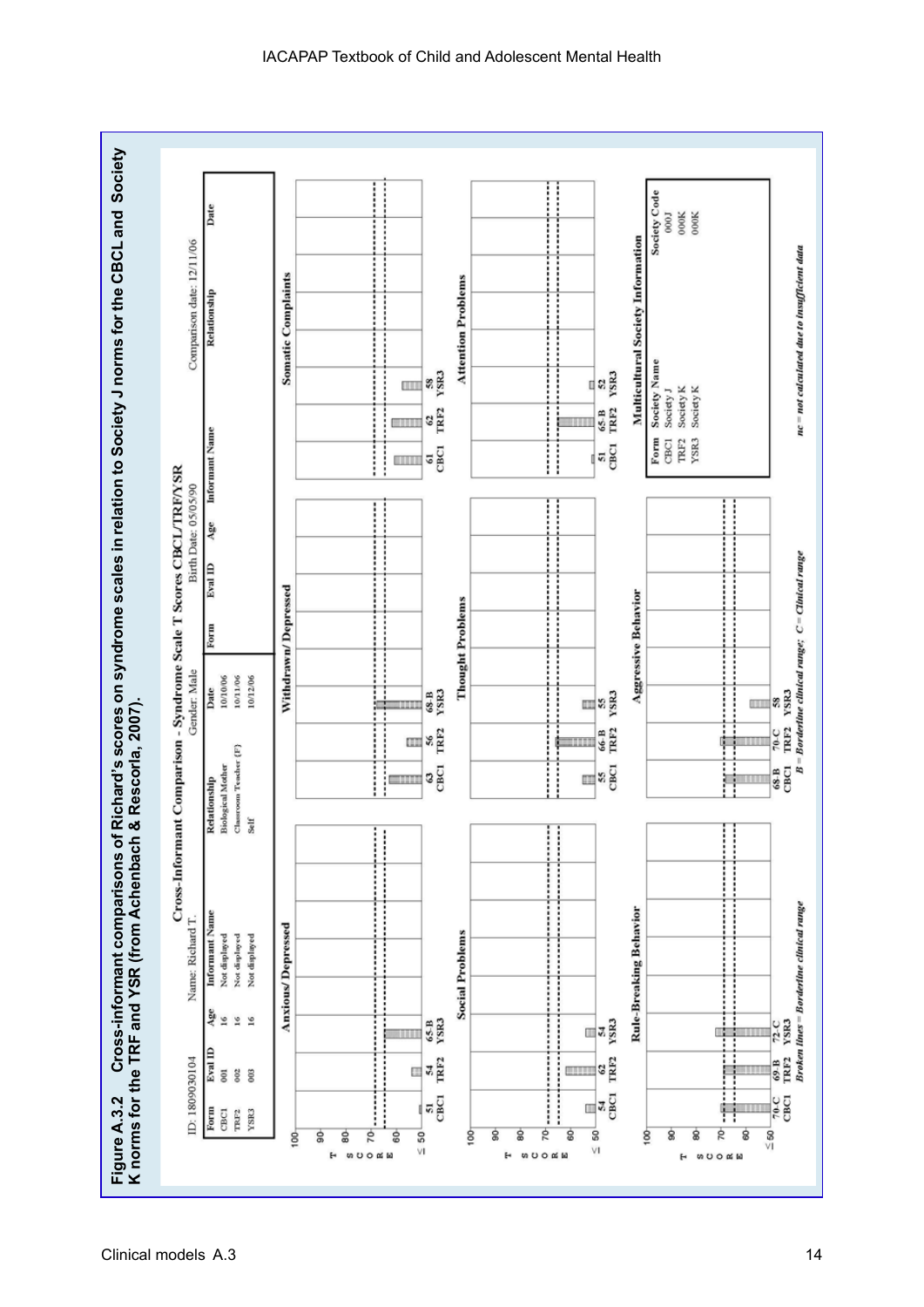To make it easy for practitioners to detect similarities and discrepancies between problems reported by parents, teachers, and children, the computer software for using the rating instruments produces side-by-side displays of the 0-1-2 ratings of each problem item by any combination of up to eight informants. The side-by-side displays of item ratings enable the practitioner to quickly identify problems that are endorsed by all informants, problems that are not endorsed by any informants, and problems that are endorsed by some informants. As an example, if certain problems are endorsed only by teachers, this would suggest that these problems are specific to the school context. On the other hand, if certain problems are endorsed only by parents, this would suggest that these problems are specific to the family context.

In addition to the side-by-side displays of problem ratings, the computer software also displays bar graphs of syndromes and DSM-oriented scales scored from each informant's ratings. As an example, Figure A.3.2 shows the bar graphs of DSM-oriented scales scored from ratings of 16-year-old Richard by his mother, teacher, and Richard himself. By looking at the bar graphs, the practitioner can quickly see whether any scores are in the borderline clinical range (between the two broken lines) or in the clinical range (above the top broken line). The practitioner can also see whether there are important differences between scores obtained from different informants.

#### **Multicultural applications**

The ICD, DSM, and DC:0-3R models have not been extensively tested outside a handful of societies. Consequently, much remains to be learned about how well their symptom criteria, diagnostic thresholds (i.e., the number of symptoms required for diagnoses), and other features apply to children from the many societies where the nosological models have not been tested. As significant changes are likely in ICD-11 and DSM-5, it is to be hoped that drafts of the new criteria will be subjected to multicultural tests before the criteria are finalized.

Meanwhile, clinical models derived from data on problems rated for ages 1½-18 have been tested in 47 societies, and translations of the rating instruments are available in the 86 languages listed in Table A.3.1. The syndrome models were tested by statistically analyzing ratings of tens of thousands of children by their parents, teachers, daycare providers, and—for ages 11-18—the children themselves (Achenbach & Rescorla, 2012). Nearly all of the analyses supported the syndrome models that were originally derived from ratings of Anglophone children from Australia, Jamaica, the UK, and the US. The findings mean that the patterns of cooccurring problems embodied in the syndromes scored from the parent, teacher, and self-rating instruments were also found in the other societies.

To provide norms appropriate for children in the 47 societies, distributions of Total Problems scores were compared for the samples of children from all the societies. Based on these comparisons, societies with relatively low, medium, or high problem scores were identified. To enable practitioners to compare a child's scores with scores obtained by peers in the appropriate society, norms have been constructed for low-scoring, medium-scoring, and high-scoring societies. The three sets of multicultural norms are available in computer-scoring software that enables practitioners to display a child's syndrome, DSM-oriented, Internalizing,



Click on the picture to access the ASEBA website.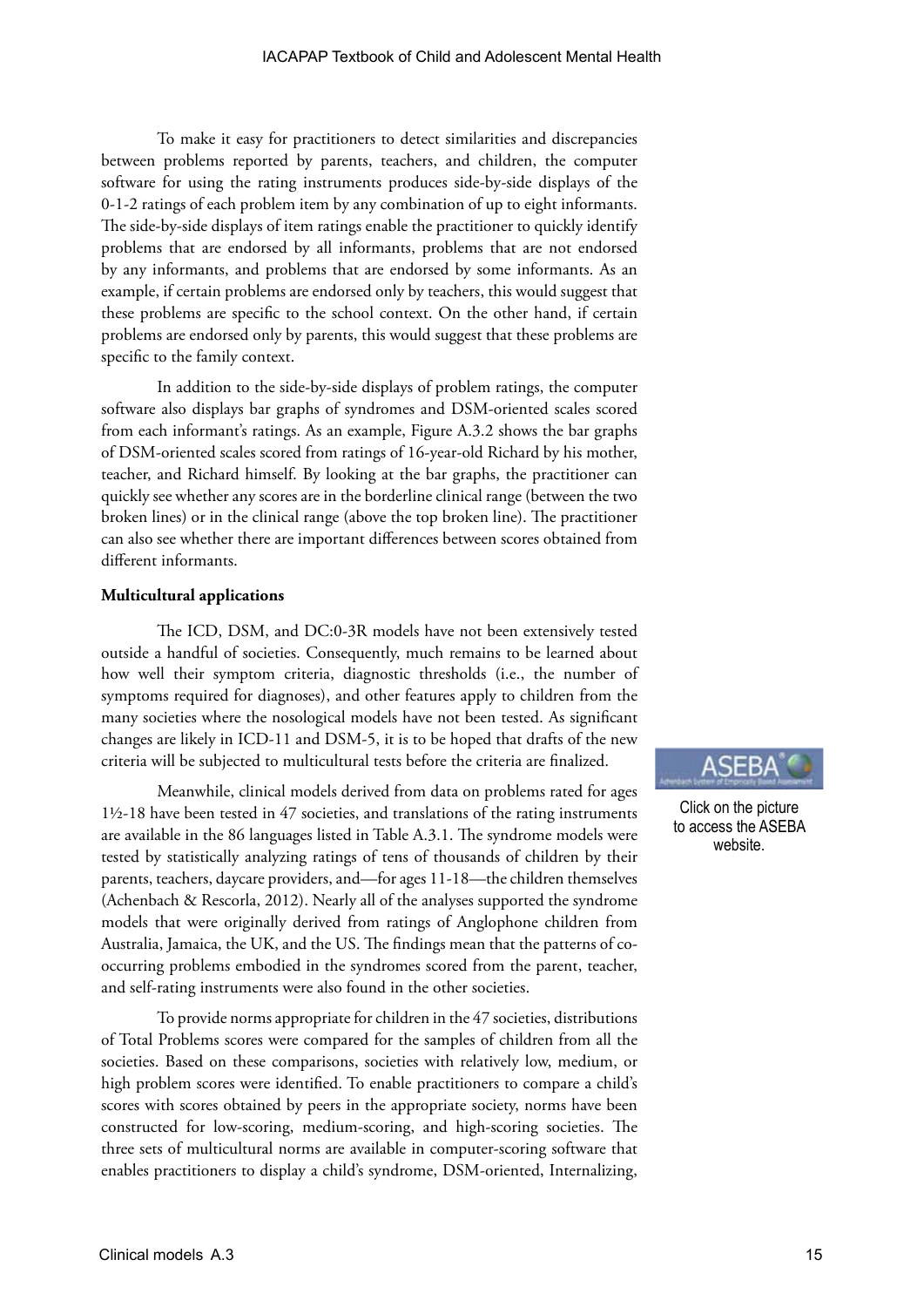| Table A.3.1 | Translations of the Achenbach System of Empirically |
|-------------|-----------------------------------------------------|
|             | <b>Based Assessment (ASEBA) forms<sup>a</sup></b>   |

| Afaan Oromo (Ethiopia)                                                                                              | Georgian                       | Portuguese (Brazil)                       |  |  |  |  |
|---------------------------------------------------------------------------------------------------------------------|--------------------------------|-------------------------------------------|--|--|--|--|
| Afrikaans                                                                                                           | German                         | Portuguese (Portugal)                     |  |  |  |  |
| Albanian (Albania, Kosovo)                                                                                          | Greek                          | Portuguese Creole                         |  |  |  |  |
| American Sign Language                                                                                              | Gujarati (India)               | Punjabi (India)                           |  |  |  |  |
| Amharic (Ethiopia)                                                                                                  | <b>Haitian Creole</b>          | Romanian                                  |  |  |  |  |
| Arabic                                                                                                              | <b>Hebrew</b>                  | Russian                                   |  |  |  |  |
| Armenian                                                                                                            | Hindi                          | Samoan                                    |  |  |  |  |
| Auslan (Australian Sign<br>Language)                                                                                | Hungarian                      | Sepedi (Northern Sotho, South<br>Africa)  |  |  |  |  |
| Icelandic<br>Bahasa (Indonesia)                                                                                     |                                | Serbian                                   |  |  |  |  |
| Bahasa (Malaysia)                                                                                                   | Italian                        | Sesotho (Southern Sotho,<br>South Africa) |  |  |  |  |
| Bangla (Bangladesh)                                                                                                 | Japanese                       | Sinhala (Sri Lanka)                       |  |  |  |  |
| Bengali                                                                                                             | Kannada (India)                | Slovak                                    |  |  |  |  |
| <b>Bosnian</b>                                                                                                      | Khmer (Cambodia)               | Slovenian                                 |  |  |  |  |
| <b>Braille</b>                                                                                                      | Kiembu (Kenya)                 | Somali                                    |  |  |  |  |
| <b>British Sign Language</b>                                                                                        | Kiswahili (Kenya)              | Spanish (Castilian)                       |  |  |  |  |
| Bulgarian                                                                                                           | Korean                         | Spanish (Latino)                          |  |  |  |  |
| Catalan (Spain)                                                                                                     | Laotian                        | Swedish                                   |  |  |  |  |
| Chinese                                                                                                             | Latvian                        | Tagalog (Philippines)                     |  |  |  |  |
| Croatian                                                                                                            | Lithuanian                     | Tamil (India)                             |  |  |  |  |
| Czech                                                                                                               | Macedonian                     | Telugu (India)                            |  |  |  |  |
| Danish                                                                                                              | Malay                          | Thai                                      |  |  |  |  |
| Dutch (Netherlands, Flanders)                                                                                       | Malayalam (India)              | Tibetan                                   |  |  |  |  |
| Estonian                                                                                                            | Maltese                        | <b>Turkish</b>                            |  |  |  |  |
| Farsi (Persian, Iran)                                                                                               | Marathi (India)                | Ukrainian                                 |  |  |  |  |
| Finnish                                                                                                             | Nepalese                       | Urdu (India, Pakistan)                    |  |  |  |  |
| French (Belgian)                                                                                                    | Norwegian                      | Vietnamese                                |  |  |  |  |
| French (Parisian)                                                                                                   | Papiamentu (Curacao)           | Visayan (Philippines)                     |  |  |  |  |
| French (Quebecois)                                                                                                  | Pashto (Afghanistan, Pakistan) | Xhosa (South Africa)                      |  |  |  |  |
| Ga (Ghana)                                                                                                          | Polish                         | Zulu                                      |  |  |  |  |
| <sup>a</sup> Languages into which at least one ASEBA form has been translated (from Achenbach & Rescorla,<br>2012). |                                |                                           |  |  |  |  |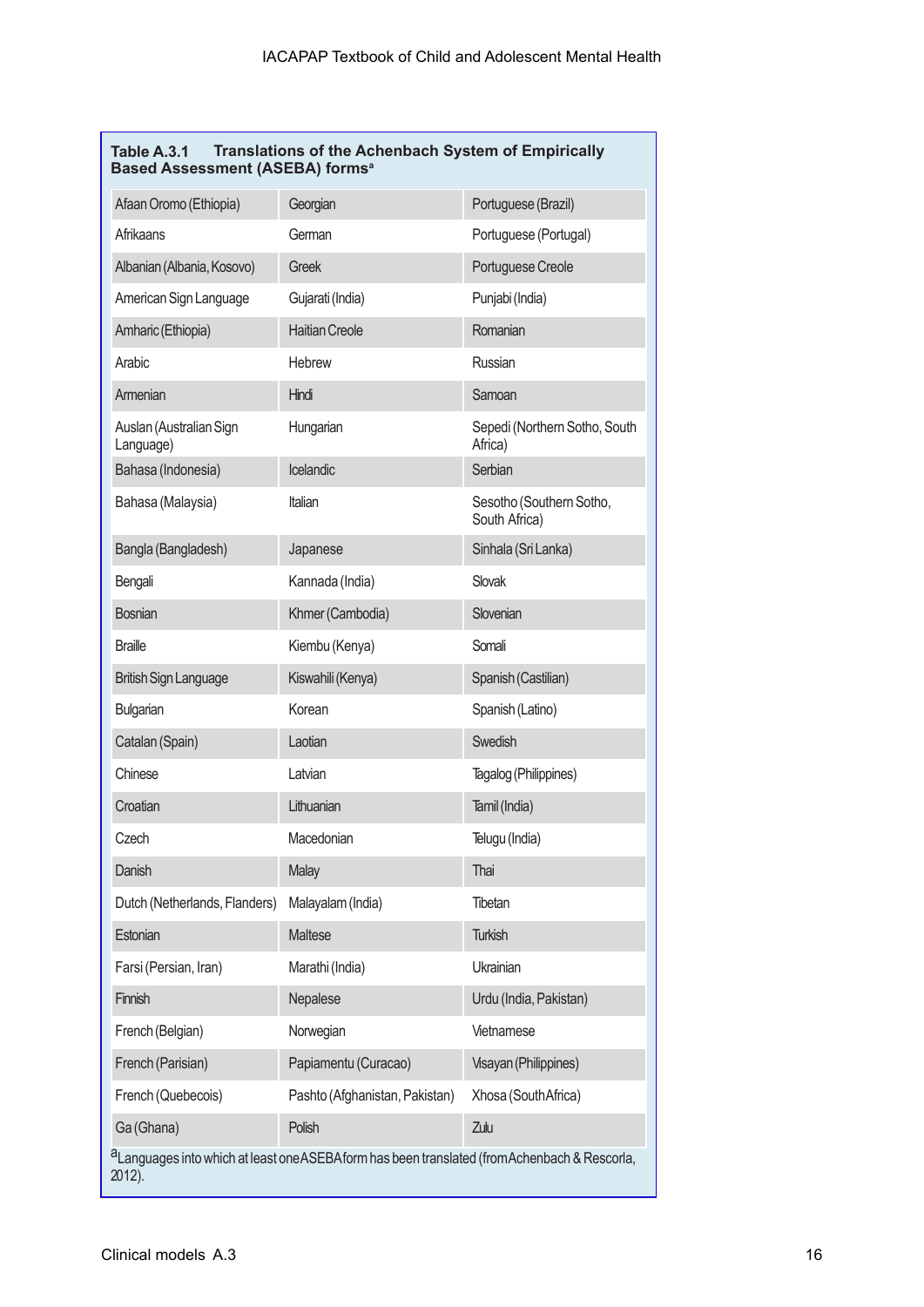Externalizing, and Total Problems scores in relation to norms for the appropriate society, as well as for the child's age and gender and the type of informant.

## **OVERVIEW OF CLINICAL MODELS**

We have outlined several models for distinguishing among various kinds of behavioral, emotional, and social problems. At this stage of mental health science, no single model can be regarded as totally correct, with the others being regarded as wrong. Instead, the different models may have different strengths and weaknesses for different purposes. Consequently, for the foreseeable future, it may be helpful to think in terms of multiple models for guiding the collection and use of clinical data for evidence-based practice.

The ICD and DSM models for childhood behavioral, emotional, and social problems are components of nosologies that cover many kinds of problems across the lifespan. Like the models for other age groups, the models for children's problems comprise diagnostic categories proposed by experts who then specify criteria for determining which categories a child's problems match. The criteria require the same yes-versus-no judgments for children of both genders, different ages, and different cultural backgrounds, as well as for data obtained from different sources. In evaluating DSM-IV and ICD-10, the world's most famous child psychiatrist, Sir Michael Rutter (2011), concluded that "there are far too many diagnoses, and a ridiculously high rate of supposed comorbidity" (p. 647), and that "the use of dimensions could reduce the extent of misleading supposed comorbidity" (p. 655).

Like the ICD and DSM, the DC:0-3R is a nosology whose categories were proposed by experts who then specified criteria for determining which categories a child's problems match. Unlike the ICD and DSM, however, the DC:0-3R was designed to provide better coverage of early childhood syndromes and developmental features. Also unlike the ICD and the DSM, the DC:0- 3R provides rating scales for parent-infant relationships, which are regarded as especially important for understanding the problems of very young children.

The failure of the ICD and DSM to specify procedures for assessing behavioral, emotional, and social problems has spurred the development of various SDIs. In recognition of the need for data from parents as well as from the child, SDIs designed for diagnosing children include interviews for parents. Some SDIs also provide questionnaires for teachers. However, differences between parent, teacher, and child reports make it hard to draw yes-versus-no conclusions about each diagnostic criterion.

As SDIs are widely used to make diagnoses for research purposes, many publications report findings for diagnoses made with SDIs. However, the extensive training and large blocks of time needed to administer SDIs limit their use in clinical practice. Consequently, it must be asked whether research findings for diagnoses made from SDIs can be applied to diagnoses made from clinical evaluations. Metaanalyses indicate good agreement between certain diagnoses—such as anorexia nervosa—made from SDIs and clinical evaluations, but poor agreement for some

"*There are far too many diagnoses, and a ridiculously high rate of supposed comorbidity*." "*The use of dimensions could reduce the extent of misleading supposed comorbidity*."

Sir Michael Rutter (2011, p 655)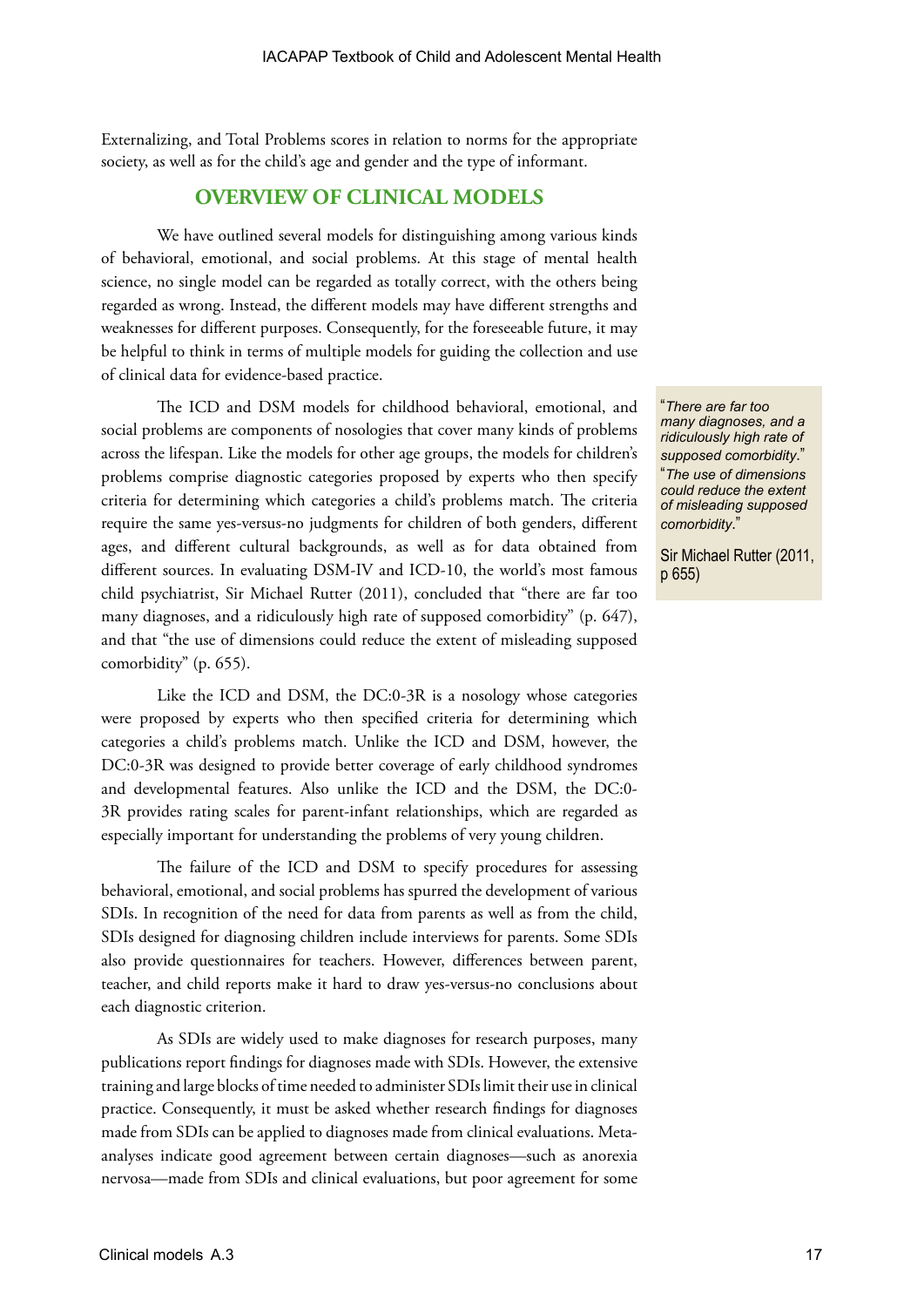common diagnoses, such as generalized anxiety disorder. Across all diagnoses in the meta-analyses, SDIs and clinical evaluations yielded the same diagnoses for 39% of the child patients but different diagnoses for 61%, after correction for chance.

In addition to SDIs that yield yes-versus-no judgments about diagnostic criteria, various instruments have been developed for rating children's problems. Some rating instruments comprise items approximating the symptom criteria for a particular diagnostic category, such as ADHD. Other instruments include more diverse items that may approximate certain diagnostic criteria but do not include one-to-one counterparts of diagnostic categories.

Another approach to constructing clinical models is by working from the bottom-up by starting with informants' ratings of diverse problem items for thousands of children. The ratings are then analyzed statistically to identify syndromes of co-occurring problems. For use in clinical evaluations, children's syndrome scores are computed by summing the ratings of the items comprising each syndrome. To enable practitioners to determine whether scores are in the normal range, borderline clinical range, or clinical range, the syndrome scales are displayed on profiles in relation to norms for the child's age and gender, as well as for the type of informant, such as parents, teachers, and children themselves. To take account of differences between problems reported for children in different societies, the practitioner can select norms based on multicultural data from many societies. And to help the practitioner make cross-informant comparisons, item and scale scores from multiple informants can be displayed side-by-side. The scale scores from each informant are standardized for the child's age and gender, the type of informant, and the multicultural norm group selected by the practitioner. Pediatric clinic in Kenya

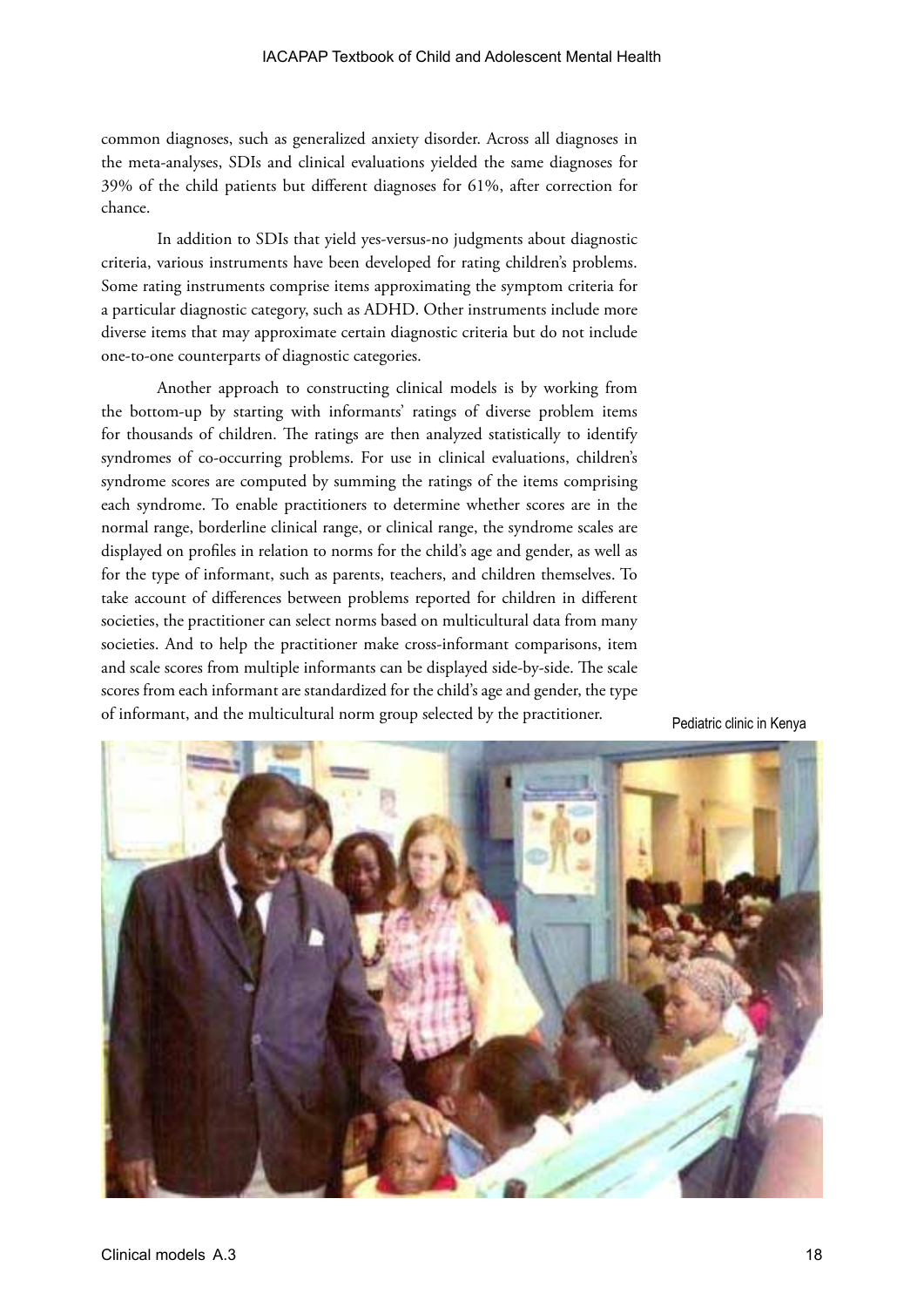An 8-year-old Kenyan boy was brought to a local medical clinic by his mother. About 2 years earlier, she had noticed that he seemed very restless and that other children refused to play with him. He was very distractible and had to be supervised carefully. Home helpers employed by the mother often quit because they could not put up with him. He sustained a variety of injuries, including bruises, fractures, and burns. His teachers complained that he was very careless, had poor handwriting, and did not complete his work. He blurted out answers when it was not his turn and was very disruptive in class. Although he appeared bright, he was easily distracted and was quarrelsome during playtime, wanting to be in the center of all the children's activities. He lost important school items, prompting his mother to visit the school often in order to look for lost property and to attend disciplinary meetings.

To provide model-based assessment data, the mother was asked to complete the Conners Parent Rating Scale (CPRS). Based on elevated scores on multiple CPRS problem scales, the mother's interview reports, and a brief session with the boy, the clinic pediatrician recommended that the boy be seen by a psychiatrist for a more extensive evaluation than the local medical clinic could provide.

When the psychiatrist evaluated him, he noted that the boy was well-groomed but that he had multiple bruises at different stages of healing. The bruises appeared to be the results of falls and bumping into objects rather than having been inflicted by other people, however, he said that he was often punished at home because of his behavior and asked the doctor to talk to his parents about these punishments. A mental status examination revealed he was

well-oriented in time and place, his memory was good, and there was no evidence of perceptual disturbances. However, he was easily distracted and made many inappropriate noises. He could not sit still, walked around the room, and asked the doctor questions about pictures on the office walls. His language skills were poorly developed, and he did not express ideas clearly.

In reviewing the CPRS results forwarded by the boy's pediatrician, the psychiatrist saw that scores were elevated on multiple scales, with especially high scores on the ADHD Index. Although the boy clearly needed help in multiple areas, the psychiatrist concluded that the high scores for ADHD argued for a trial of medication to see whether it would reduce problems of inattention and hyperactivity sufficiently to make the boy amenable to help with other problems.

When discussing his conclusions with the boy's mother, the psychiatrist found that she had already learned about ADHD from a friend whose child had similar problems. Consequently, the mother was not surprised by the psychiatrist's conclusions and was willing to have a trial of medication. With the mother's permission, the psychiatrist also communicated his conclusions and plan to the boy's teacher, who was also concerned about his behavior. The psychiatrist prescribed 10 mg of methylphenidate twice daily and asked mother and teacher to complete the CPRS at monthly intervals to evaluate response to treatment and as a basis for deciding on possible further interventions. Mother was also given information about ADHD and about more appropriate disciplinary measures.

The statistically derived syndromes provide bottom-up models for understanding children's problems. However, top-down models are also provided for scoring the same rating instruments in terms of DSM-oriented scales based on clinical judgments by experts from many cultures.

## **THE NEED FOR MODEL-BASED ASSESSMENT IN DEVELOPING COUNTRIES**

The needs for mental health services in developing or low income countries are apt to be at least as great as in developed countries, but low income countries have far fewer skilled mental health workers. The photo shows one of the authors in a clinic in a low income country where children are waiting to be seen by a nurse – who is overwhelmed by the sheer number of patients. There is thus an urgent need to use assessment instruments that may assist overworked health care providers. These instruments should be able to obtain reliable information from parents and – whenever possible – teachers and the children themselves. Such instruments can serve, at least, the following purposes: (a) to increase awareness of mental disorders in children; (b) to integrate data about these problems into health information systems; and (c) to assist in identifying cases for referral to specialists, if needed. The case vignette above illustrates a model-based assessment in a developing country.